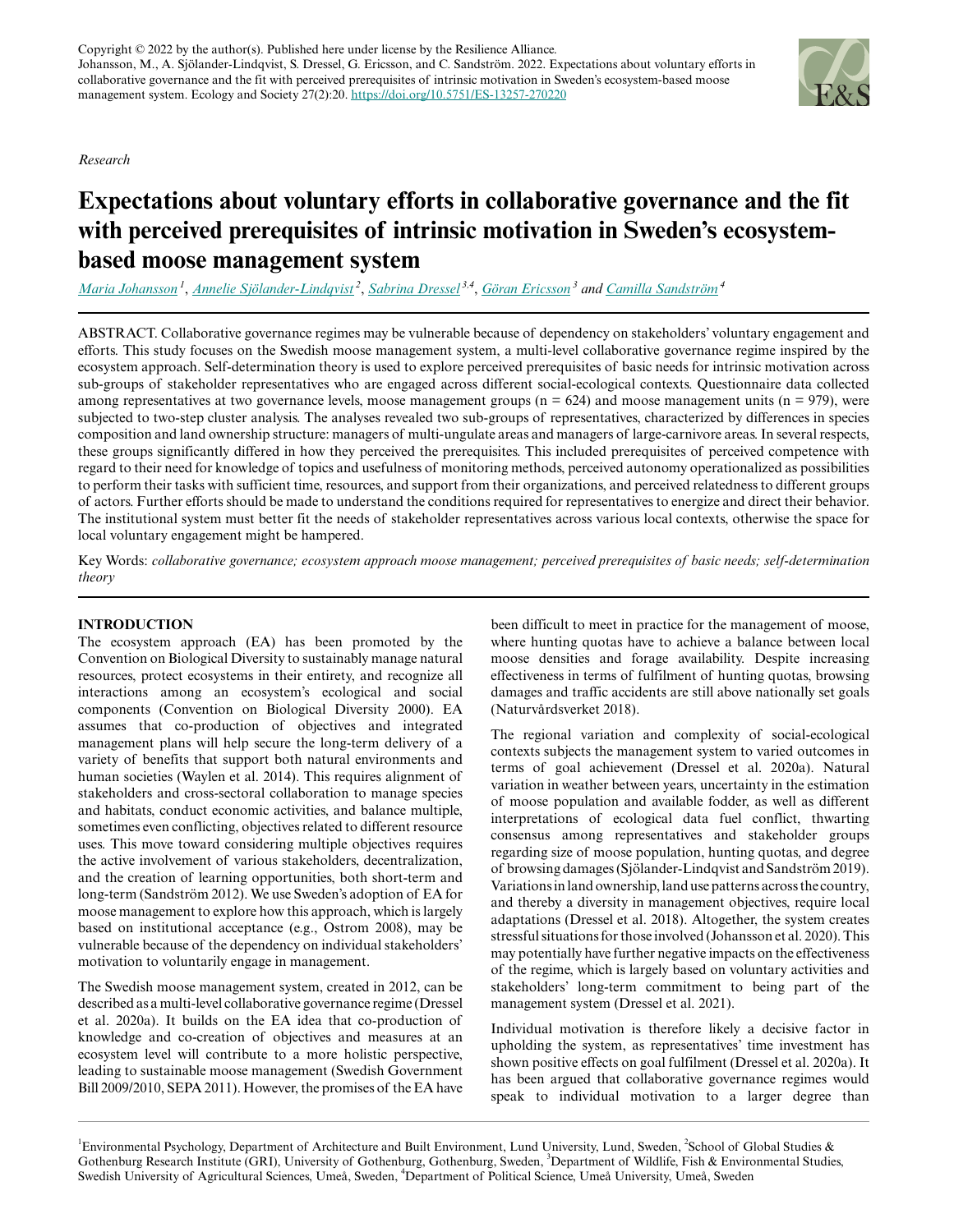authoritative systems (e.g., DeCaro et al. 2017, Emerson and Nabatchi 2015, Marshall et al. 2017). Inherent in the expected function of collaborative governance systems is a reliance on social-psychological processes to "do the job" (e.g., DeCaro and Stokes 2008). This implies, in psychological terms, that the representatives' engagement and effort preferably should be intrinsically rather than externally motivated. In other words, the representatives' engagement should rely on the human inherent tendency "to seek out novelty and challenges, to extend and exercise one's capacities, to explore and to learn" rather than being paid "to do the job" (Ryan and Deci 2000:70). Nevertheless, knowledge gaps remain about the perceived existence of prerequisites motivating stakeholders to voluntarily participate in collaborative governance systems. Based on the selfdetermination theory on motivation (SDT), we seek to understand the extent to which representatives in the Swedish moose management system, across the country, perceive that the characteristics and set-up of the regime provide the necessary prerequisites to support their motivation to voluntarily engage in the governance regime.

#### **Study context**

Swedish wildlife management has a long tradition of collaboration and voluntary efforts of stakeholders (Danell et al. 2016). Most hunters (77%) are members of one of the two major hunting organizations, and moose, as the iconic species of the country, has partly been the driver for this engagement (Ericsson et al. 2010). At the end of the 19th century, the moose population was very low, triggering collective actions to restore it (Liberg et al. 2010, Sandström et al. 2013). In 1938, the Swedish Association for Hunting and Wildlife Management (SAHWM), an interest organization for the majority of Swedish hunters, entered into a partnership with the state and received the national mandate to engage, educate, and lead the practical aspects of hunting and wildlife management (Danell et al. 2016). After an initial phase of restricted and limited moose hunting to promote the small remaining population, gradual changes to the regulations encouraged voluntary collaboration among hunters to allow moose hunting across larger areas. Additionally, monitoring regimes were introduced, also largely based on voluntary efforts by hunters (Singh et al. 2014). Since the beginning of the 1990s, collaboration has been further formalized to balance different stakeholder interests and to allow locally adapted moose management strategies (Wennberg DiGasper 2008). This trend culminated in the introduction of the collaborative governance regime in 2012.

Although moose has been the focal species for the design of the governance regime, other ungulate species can locally outnumber moose and have bigger impacts on stakeholders (Dressel et al. 2018). In the southern and central parts of Sweden, moose cooccur with multiple ungulate species such as red deer (*Cervus elaphus*), fallow deer (*Dama dama*), roe deer (*Capreolus capreolus*), wild boar (*Sus scrofa*), and locally with mouflon (*Ovis ammon*; Linnell et al. 2020). From mid-Sweden northward, moose co-occur with roe deer and multiple large carnivore species, where in particular grey wolves (*Canis lupus*) and brown bear (*Ursus arctos*) prey on moose (Wikenros et al. 2015, Tallian et al. 2017). Northern Sweden also overlaps with the Swedish reindeer husbandry area, the traditional land of the indigenous Sami population, who have held the right since time immemorial to use

private and public land as pastures for their reindeer (*Rangifer tarandus tarandus*), including hunting and fishing. This socialecological complexity creates different planning conditions that call for adjustments to management strategies depending on context (Dressel et al. 2018). Such differences in planning conditions have in turn been shown to influence outcomes of the system (Dressel et al. 2020a). The complexity also creates multiple and conflicting objectives that require the management system to identify mutually acceptable management outcomes and working relations (Sjölander-Lindqvist et al. 2020). Moose occur across the country and require large home ranges so, in the future, the collaborative governance regime for moose could potentially function as an umbrella under which the other species are comanaged.

According to the EA, the Swedish moose management system has been designed to span several governance and geographic levels, and involves a number of actors (see Fig. 1). On a national level, the Swedish Environmental Protection Agency (SEPA) has overarching responsibility for wildlife and wildlife management, while the Swedish Forest Agency is in charge of forest-related issues, including monitoring of browsing damage. On the county level, the County Administrative Boards (CAB) have authoritative responsibility for moose management and associated regulations. The 21 CABs regularly consult the Wildlife Management Delegations (WMDs), comprising representatives of different land use and public interest groups, on general guidelines on wildlife management and regional population goals.

Regional moose management areas (MMA), 148 in total, have been set up to cover the whole country and to match the ecosystem level. A moose management group (MMG) governs each MMA (SOU 2009, Swedish Government Bill 2009/2010). The MMG consists of three landowner and three hunting representatives, nominated by their respective stakeholder interest group. In the northernmost regions, one representative for reindeer husbandry replaces a hunting representative. The main task of the MMGs is to autonomously create ecosystem-based moose management plans, including annual harvest quotas, with respect to the local conditions in their MMA, which they submit to the CAB and the WMD for final adoption in their respective counties. In line with an adaptive management philosophy, MMGs continuously revise their plans by evaluating the previous year's goal fulfilment, and by compiling and analyzing monitoring data about moose numbers, population dynamics, and forestry damage. MMGs should also coordinate moose management in the area through annual consultation with the moose management units (MMU) at the local level and by allocating quotas to license areas (SEPA 2011).

The MMUs ( $N = 993$  units) are voluntary groups of local landowners and hunting teams that collaborate under varying organizational structures, because no mandatory regulations exist for their governance. The MMUs are an optional component of the governance system because hunting rights in Sweden are linked with land ownership, and the government has no constitutional right to force landowners to collaborate. When landowners and hunters agree to organize collectively over larger areas, they are granted, in exchange, some freedom to develop plans and organize moose management within the MMU. The only requirement is that MMUs are large enough to sustain a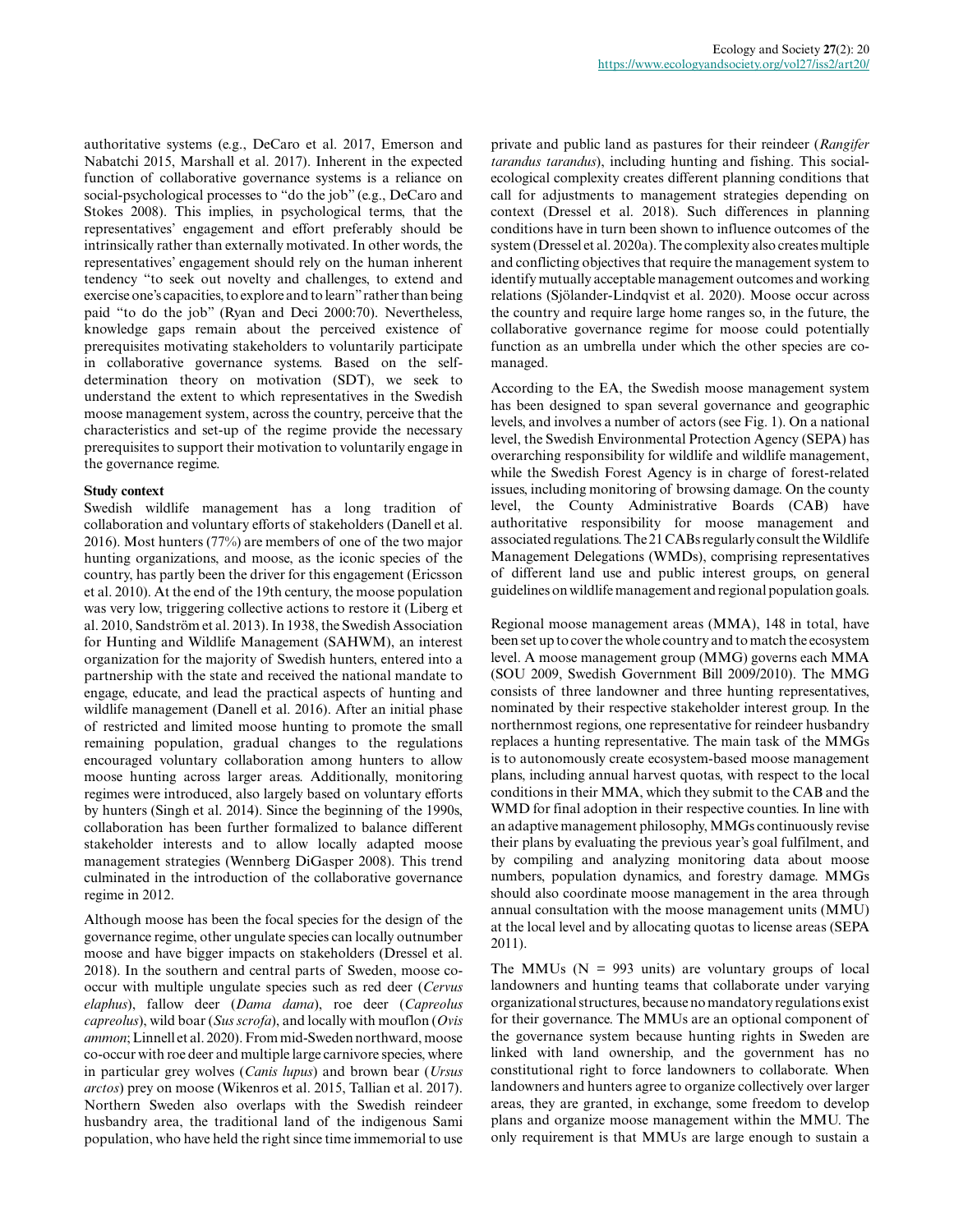**Fig. 1**. Systematic overview of the governance regime for Swedish moose management. Purple boxes are obligatory elements of the system, while green indicates the voluntary level on which individuals engage. The dashed grey line highlights the governance levels considered in this study, namely moose management groups (MMG) and moose management units (MMU).



yearly cull of at least 10 adult moose (Swedish Government Bill 2009/2010). Given the difference in moose densities and migration patterns this led to MMUs ranging in size from 1000 ha to 200,000 ha.

The MMGs and the MMUs are therefore part of the same multilevel governance regime for moose, but in their everyday work, they manage moose across different spatial scales and within different socio-cultural settings, including a diversity of stakeholders. Their work is dependent on available resources, and they need to consider different expectations about the management system, regardless of where they are located or the governance level at which they are operating.

An important dimension, and the focus of this study, is the regime's dependence on the voluntary engagement and efforts of landowners and hunters at both the MMG and MMU level. We can assume that the regime is at least partly dependent on their personal motivation, as they volunteer and receive only a symbolic sum as compensation for their work. Although the regime is based on participation, it is designed to allow for a degree of local autonomy, and relies on standardized procedures and methods to achieve fairness. Questions arise regarding the fit between the national institutional system, the local social-ecological contexts, and stakeholder representatives' motivation to contribute on a voluntary basis. Do representatives' perceive that the collaborative governance regime provide prerequisites that potentially support their motivation to voluntarily engage.

### **THEORY**

#### **Self-determination theory**

Self-determination theory (SDT) offers a well-established theoretical basis for the analysis of human motivation (Deci and Ryan 1985, 2000), and can contribute valuable insight for collaborative environmental governance. However, perceived governmental style and leadership could facilitate or hinder selfdetermination in the environmental domain (Lavergne et al. 2010). An important feature of SDT is that it is people's inherent growth tendencies and innate psychological needs that are the basis for self-motivation, that is, their intrinsic motivation (Ryan and Deci 2004).

Three psychological processes seem to elicit and sustain, rather than subdue and diminish, intrinsic motivation: the basic need for competence, autonomy, and relatedness (Deci and Ryan 2000, Ryan and Deci 2000). Competence refers to a person's feeling of being effective in interactions with the social environment, and experiencing opportunities to exercise and express their capacities. Challenges are sought that match their perceived capacities and enhance the skills they need, such as capacity to provide effectance-promoting feedback, freedom from being demeaned, and evaluations supporting their perceived competence. Autonomy refers to the feeling that a person is acting from their own interest and integrated values, and that their behavior is an expression of the self, even if the behavior is guided or influenced by an external source. Relatedness refers to feeling connected to others, to caring for and being cared for by those others, and to having a sense of belonging and security both in relation to other individuals and within the community.

Self-determination toward the environment has been proposed to be strongly associated with people's performance of proenvironmental behavior (Pelletier 2004, Aitken et al. 2016, Cooke et al. 2016), indicating that the theoretical approach could be relevant in the context of environmental management. Dedeurwaerdere et al. (2016) report that successful initiatives for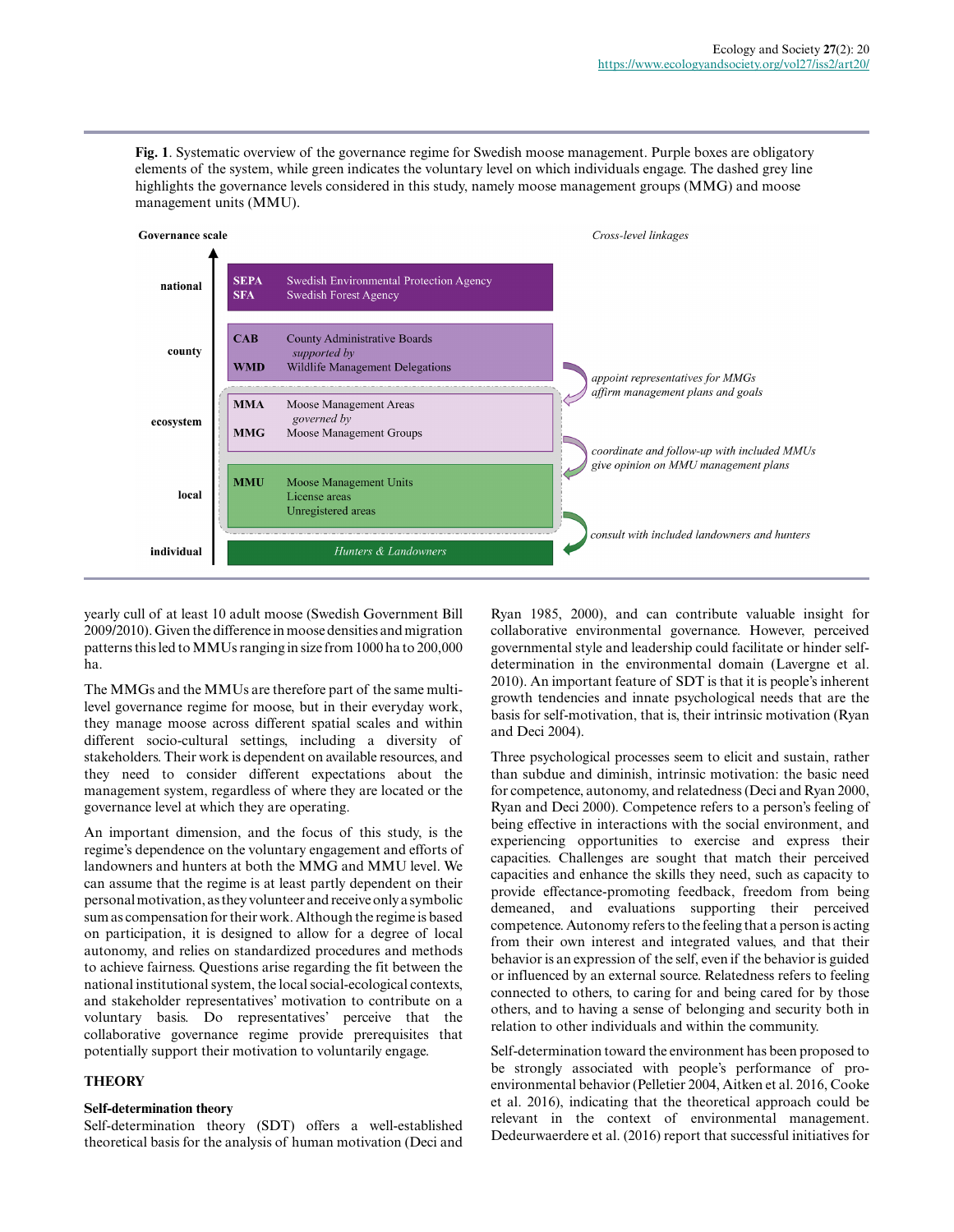biodiversity conservation and ecosystem services provision across Europe rely on a fine-tuned balance of intrinsically (providing enjoyment, pleasure from experimentation and learning, aesthetic satisfaction) and extrinsically (related to the identification with the collective goals of conservation policy) motivated behavior. Such balance can be realized through governance features, such as inclusive decision-making processes, involving people beyond the core staff in different management initiatives, and an institutional context that is supportive for the building of autonomous actor skills. DeCaro and Stokes (2013) suggest that perceived fairness and autonomy supportiveness are critical to the so-called social fit or institutional acceptance under a governance regime, and thereby the public's motivation to engage in social-ecological systems. In this article we argue that an important characteristic of the governance regime for moose would be to provide not only opportunities for fairness and participation but also to provide the prerequisites that can allow representatives to be part of a social context that supports and sustains their basic need for competence, autonomy, and relatedness. We focus on characteristics of the fundamental setup of the governance regime, and how individual representatives perceive potential prerequisites of the basic need for competence, autonomy, and relatedness in the moose management system.

#### **Perceived prerequisites for basic need satisfaction among representatives in the moose management system**

Each of the three overarching basic needs can take different operationalization in the analysis of real-world settings (e.g., Deci et al. 2017). In the moose management system, with regard to competence, it may be especially important to focus on the representatives' perceived prerequisites to develop sufficient knowledge and competence access across a variety of topics and tasks, such as the overarching national policy objectives for wildlife, forests, agriculture, and reindeer husbandry (in the north), but also moose-vehicle collisions. They will also need knowledge about, e.g., moose population dynamics, predatorprey relations, available food resources, and competition between ungulate species, as well as knowledge about rather advanced and qualified tasks such as applications of various monitoring techniques and hunting strategies with respect to their local conditions. As an example, in the north, with a long winter and low hunter population density, monitoring has to take place over larger acreages than in the south. In the south, with forestry being less important compared to the north, monitoring of impact by moose has to acknowledge the effect on other sectors of society and take into account the effect of competition from other ungulates (Singh et al. 2014).

Considering perceived prerequisites of autonomy refers to representatives' opportunities to act in accordance with their values and of the stakeholder group to be represented, and what they believe is a good contribution to the collaborative setting. While representing their respective interest organization (forest owners, hunters, and reindeer husbandry) they need, as in any representative organization, adequate resources and support from their organization to be able to autonomously negotiate and to apply adaptive management. A recent study of good examples in the system has shown the crucial role of individual representatives as well as the groups having enough discretionary power to adjust management strategies to the overarching goals stated in their plans (Dressel et al. 2021). This could mean having sufficient resources and support from the stakeholder organization in terms of time, knowledge, power, and finances.

As for the perceived prerequisites of relatedness, representatives' perceived possibilities to positively relate to other persons and groups involved in the system would be important. Our previous research has addressed qualities of linking and bonding social capital in relation to other groups within the system (Dressel et al. 2020b). However, representatives also need to be able to relate to people in the economic sectors concerned, such as agriculture, forestry, reindeer husbandry, and tourism. Finally, as one important task is to coordinate and collaborate in particular across governance levels, they also need to be able to establish relations with actors at the local level. Representatives in the moose management groups in particular need to establish relations with hunters and landowners but indirectly also with the local communities, business sectors, and politics. Representatives in the moose management units need to develop meaningful relations to collaborate with hunting teams, landowners, and, in the north, reindeer husbandry, to organize monitoring activities.

Despite the variety and complexity of the social-ecological system, the governance regime for moose management in Sweden is based on the idea that one size fits all. Implicitly this means that the set-up of the regime should motivate representatives equally across the country to voluntarily engage in the system. Our previous research highlighted an emerging problem of fit, as the social-ecological diversity across the country creates different challenges that the moose management has to address (Dressel et al. 2018), which in turn might challenge the potential prerequisites of competence, autonomy, and relatedness of involved representatives. Ecological factors such as the co-occurrence of other ungulate species and carnivores require novel management approaches and increased knowledge, while social complexity in terms of land use patterns and landownership might challenge consensus on management decisions. Several of these context characteristics have also shown to directly influence collaboration dynamics and outcomes of the system (Dressel et al 2020a).

In this article we depart from the variety and complexity of the social-ecological contexts, and use self-determination theory to examine how representatives perceive instrumental characteristics of the governance regime to provide potential prerequisites of basic needs. We analyze discrepancies among representatives in their views on the prerequisites to hold the necessary skill (perceived knowledge and usefulness of methods), to allow for autonomy in the collaborations (perceived support and access to resources), and to allow for relatedness to external stakeholders (perceived relatedness). We acknowledge that, in the enactment of the regime, social psychological processes involving values, norms, attitudes, and trust also play into the function of the groups and management outcome (Dressel et al. 2020b, Johansson et al. 2020) but this article is limited to the characteristics of the governance regime itself.

We acknowledge that the individual representative's perceptions of competence, autonomy, and relatedness do not directly rely on the perceived prerequisites investigated. Instead, the perceived prerequisites are part of psychological processes, so the significance of the studied prerequisites to competence, autonomy, and relatedness, and any intrinsic motivation, may vary between individuals and situations.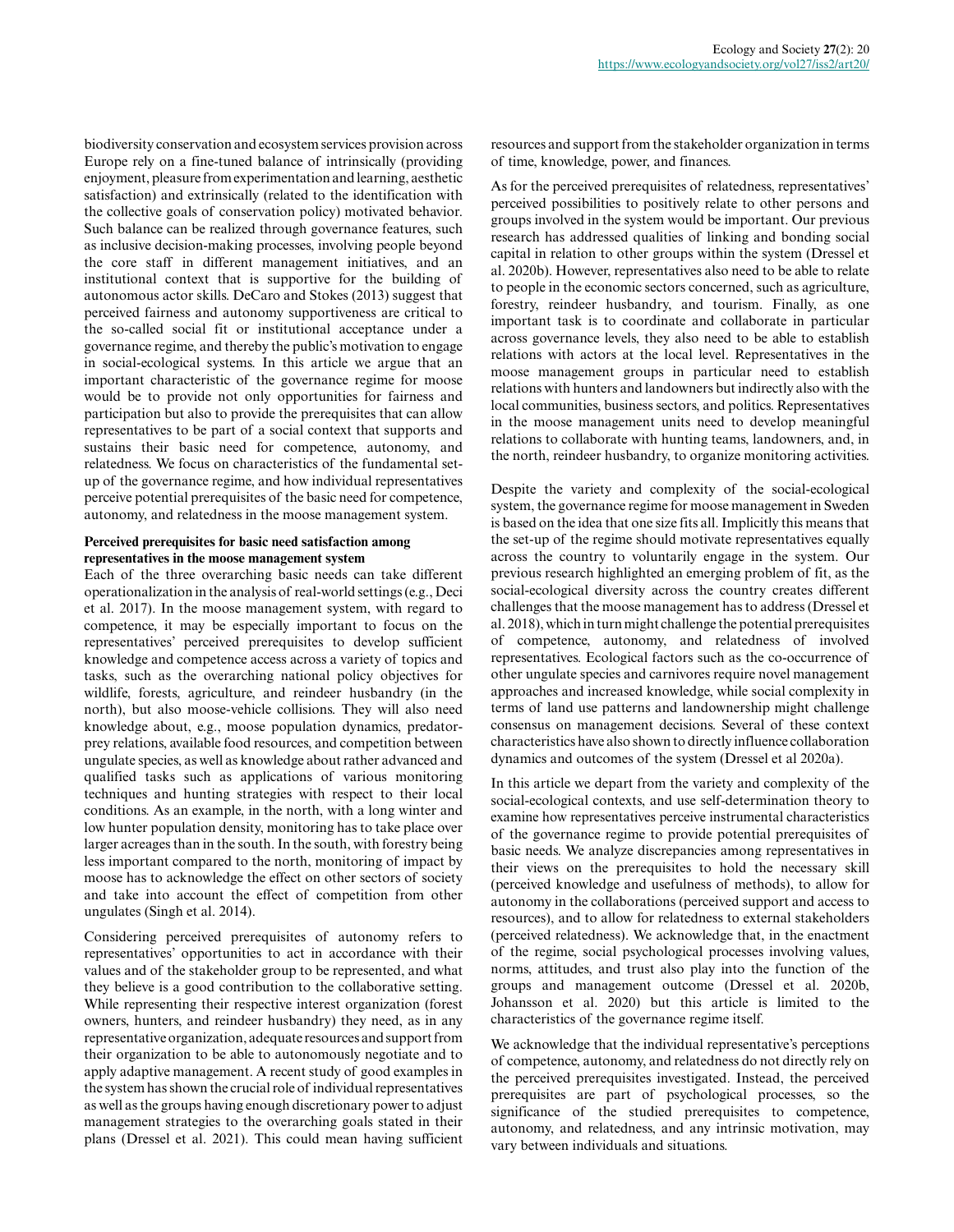Specifically, with this study we aim to (a) identify any sub-groups at the MMG and MMU levels, based on the perceived composition of their local social-ecological context, and (b) examine the extent to which these sub-groups differ in perceived prerequisites of basic need satisfaction: competence, autonomy, and relatedness. Because of the geographic variation within the country, spanning several social-ecological contexts, this information is important to understand whether the characteristics of the governance regime have the inherent potential to be equally efficient in motivating representatives to voluntarily engage in moose management.

#### **METHOD**

#### **Participants and procedures**

The study involved questionnaire surveys administered to two different samples, one drawn from the MMGs and one drawn from the MMUs (see also Dressel et al. 2020b). The MMG sample comprised 765 representatives, representing 139 of the 140 moose management groups across the country at the time. The representatives received a questionnaire first distributed online via Limesurvey, followed up with a printed version. Three personalized contacts were made from April until May 2016. An individualized invitation and a reminder (5 days after initial contact) were sent via e-mail. Two weeks later, the paper version and a postage-paid return envelope were sent by post. The overall response rate was  $82\%$  (n = 624) and was high across all regions (regional response rates 73–94%) and represented interests (hunter response rate 82%, landowner response rate 81%). A nonresponse follow-up by telephone showed no significant difference between non-respondents and respondents for any item.

The MMU sample comprised 1380 representatives from 245 MMUs in six counties throughout Sweden (Norrbotten and Västerbotten in the northern parts, Jämtland and Västernorrland in central Sweden, and Södermanland and Kronoberg in the southern parts of the country). Similar to the MMG sample, we administered the survey online with three personalized contacts during June 2017. After the second reminder, we supplemented our sample frame with postal addresses for non-respondents. We distributed 646 paper questionnaires together with postage-paid return envelopes. The overall response rate was  $71\%$  (n = 979), ranging from 62% in Södermanland county to 80% in Västerbotten county. A non-response follow-up was not possible because no telephone information was available for the respondents. The empirical research complies in all instances with the Helsinki Declaration, the APA guidelines for psychological research, and follows the Swedish research council's recommendations for good research practice.

#### **Questionnaire**

A 16-page questionnaire in Swedish was used for data collection, first developed for the MMG sample. For the MMU sample, we kept the items as similar as possible, but some sets of questions, and specific wordings, required adaptation to be relevant for this management level. Both questionnaires were extensively piloted with representatives of different interest organizations, researchers, and wildlife managers. The development of the questionnaire is described in detail by Dressel et al. 2020b.

In order to understand how the representatives perceived the ecological context they were working within, respondents were

asked to assess the presence of nine mammal species other than moose (roe deer, wild boar, red deer, fallow deer, mouflon, brown bear, Eurasian lynx [*Lynx lynx*], grey wolves, and wolverine [*Gulo gulo*]) within their area from  $1 =$  totally missing,  $2 =$  sporadic, single animals,  $3 =$  regular presence. A "don't know" alternative was available.

Two different proxies for social complexity were used to examine perceived social context. In the MMG questionnaire, representatives were asked to assess the size of the area they cover  $(1 =$  less than 50,000 ha,  $2 = 50,000-99,000$  ha,  $3 = 100,000-$ 499,000 ha,  $4 = 500,000$  ha or more), because previous research (Dressel et al. 2018) showed a link between MMA size and ownership (larger MMAs are associated with more homogeneous landownership, dominated by forest companies). In the MMU it was considered more feasible to ask directly about ownership structures to assess social complexity, so representatives were asked to assess the share of the area owned by forest companies,  $(1 = none, 2 = 1-25\%, 3 = 26-50\%, 4 = 51-75\%, 5 = 76-100\%).$ 

We investigated the prerequisites for representatives' intrinsic motivation by assessing the perceived prerequisites for fulfilment of the need for competence. We examined the representatives' perceived need of knowledge within moose management, with eight items concerning moose, forestry, hunting, agriculture, monitoring methods, co-existence with other ungulate species, coexistence with large carnivores, and adaptive management. Responses were given on 5-point Likert scales  $(1 = \text{totally disagree},$  $5 =$  totally agree), and the perceived usefulness of seven current monitoring methods (bag statistics, moose observations, dung pellet counts, calf weights, aerial surveys, moose browsing damage, monitoring, forage availability estimates). Responses were given on 3-point scales (1 = little,  $2 =$  intermediate,  $3 =$  large).

We assessed the prerequisites for fulfilment of the need for autonomy by asking about the respondents' possibilities to perform their tasks within the MMG/MMU. The questions investigated the sufficiency of three different aspects allowing for autonomy: sufficient time, resources, and support from my organization to do a good job. Responses were given on 5-point scales (1 = totally disagree,  $5 =$  totally agree).

The prerequisites for fulfilment of the need for relatedness concerned relations with those external actors that the MMG and MMU representatives were expected to interact with according to the government regime. These actors partly differ between these two governance levels, as MMGs and MMUs operate on different spatial scales and have varying roles within the system. The MMG representatives were asked how they related to three main groups in terms of the extent to which they could respond to the needs and desires from five local actors (MMUs, hunters, local community, private small scale landowners, and private largescale landowners), four sectors (agriculture, reindeer husbandry, forestry, and tourism), and six institutions (CAB, SEPA, the Swedish Parliament and Government, the Swedish Forestry Board, the Swedish Transport Administration, and WMD). Responses were given on 5-point scales ( $1 = not at all, 5 = to very$ ) high degree). The MMU representatives were asked about how they related to six different local actors that they can be expected to interact with. "How do you usually work within your area?" "In our work we collaborate with ... (local landowners, local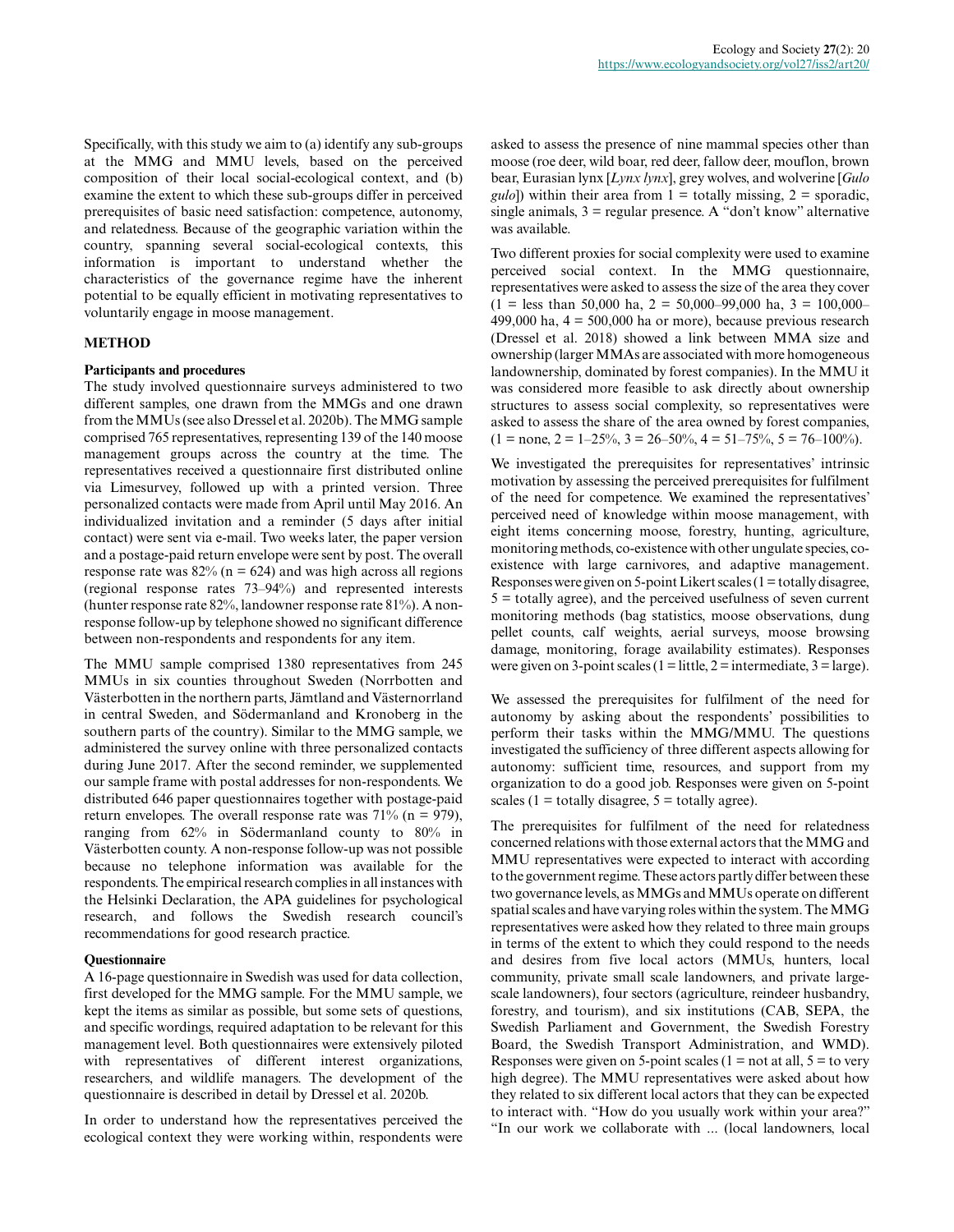|                                                                          | Managers of Multi-Ungulate Areas | Managers of Large-Carnivore<br>Areas |
|--------------------------------------------------------------------------|----------------------------------|--------------------------------------|
| Gender, male                                                             | 95.5%                            | 94.6%                                |
| Age, mean, range                                                         | 58 yrs, 34–90 yrs                | 60 yrs, 39–85 yrs                    |
| University education                                                     | 46.3%                            | 53.0%                                |
| Residential area countryside or small village, less than 2000 inhabitant | 78.6%                            | 78.8%                                |
| Working context                                                          |                                  |                                      |
| Forestry                                                                 | 63.7%                            | 60.9%                                |
| Agriculture                                                              | 37.7%                            | 12.6%                                |
| Stakeholder representation                                               |                                  |                                      |
| Landowners                                                               | 42.7                             | 41.1                                 |
| <b>Hunters</b>                                                           | 57.3                             | 58.7                                 |
| Elected representative                                                   | 94.5                             | 78.0                                 |
| Employed                                                                 | 5.5                              | 22.0                                 |
| More than 1 year in MMG                                                  | 80.3%                            | 84%                                  |
| Education in moose management system                                     | 92.3%                            | 92.7%                                |

**Table 1**. Socio-demographics and representation in moose management groups (MMG) of the two clusters.

hunting teams, adjacent moose management units, adjacent license areas, moose management groups, reindeer husbandry)." The 3-point response scale ranged from  $1 =$  never,  $2 =$  sometimes, and  $3 =$  regularly. "I do not know" options were available. The formulation of all items used in the present study are listed in Appendix 1.

#### **Statistical analyses**

We used hierarchical clustering analysis techniques to identify sub-groups of representatives based on their social-ecological context in the MMG and the MMU samples (Norušis 2012). Cluster analysis allowed us to group together respondents, e.g., cases, according to similarities in their profiles of responses to the variables covering ecological and social context. In addition, we employed the SPSS two-step cluster component, which allows for both continuous and categorical variables. This analysis uses a model-based distance measure, which defines the distance between two clusters as the corresponding decrease in loglikelihood by combining them (Norušis 2012). In the first step of the cluster analysis, the cases are sorted into pre-clusters, which reduces the size of the matrix containing the distances between all possible pairs of cases. In the second step, pre-clusters are clustered using a hierarchical clustering algorithm. The Bayesian information criterion (BIC) was then used to select the "best" cluster solution, with smaller BIC values indicating better models. Naming of clusters is a subjective process, and the clusters were assessed to determine the best possible name to represent the clusters. Once the clusters were retrieved, multivariate ANOVAs were used to test for differences in the perceived satisfaction of the need for competence, autonomy, and relatedness. We followed up the significant multivariate analyses with univariate ANOVAs for single items (Field 2009). The level of significance was set to p < 0.05. All analyses were carried out in IBM SPSS, 24.

#### **RESULTS**

#### **Clusters of MMG representatives**

Two-step cluster analysis identified two distinct cluster groups in the MMG sample with homogeneous patterns of socialecological contexts. The analyses included 451 participants when we excluded cases with "do not know" responses for one or several species. The predictor importance of discriminating between the

two clusters was highest for the perceived presence of the species brown bear, wild boar, wolverine, and fallow deer. Size of area, presence of wolf, lynx, red deer, mouflon, and deer were predictors of relatively less importance. Of the participants,  $66.5\%$  (n = 300) were classified as managers of multi-ungulate areas (MUAs) of relatively small units, and  $33.5\%$  (n = 150) of the participants were classified as managers of large-carnivore areas (LCAs) of relatively large units. The group of MUAs is characterized by being active within a moose management area smaller than 500,000 ha and with reported regular presence of wild boar, fallow deer, red deer, mouflon, and roe deer. The LCAs are characterized by being active within an MMA larger than 500,000 ha and with reported regular presence of brown bear, wolverine, wolf, and lynx. The two clusters thereby implicitly represent a geographical divide, with implications for the ecological as well as the social context of moose management.

Further analyses of the socio-demographic characteristics of the two clusters show no major differences. Representatives of both MUAs and LCAs were predominantly men with a relatively high mean age close to 60 years. This corresponds to the MMG population (Dressel et al. 2020b). Most of the representatives in both clusters lived in rural areas. Among MUAs 46% have a university education, whereas for LCAs the corresponding figure is approximately 53%. Sixty percent worked in the forestry sector but a substantial proportion (37.7%) in the MUAs worked in the agriculture sector. In both clusters, hunters were somewhat overrepresented, 57.3% and 58.7%, respectively. Most representatives were experienced, they had participated in the MMGs for more than one year, and over 90% had been trained in the moose management system. A notable difference between the clusters is that the LCAs were more involved in the management system as part of their employment, 22.0%, as compared to the MUAs 5.5% (Table 1).

#### **Prerequisites for basic need satisfaction among MMG representatives**

#### *The perceived prerequisites for competence*

The perceived prerequisites for competence as assessed by reported need of knowledge in moose management showed that representatives reported an extensive need for more knowledge,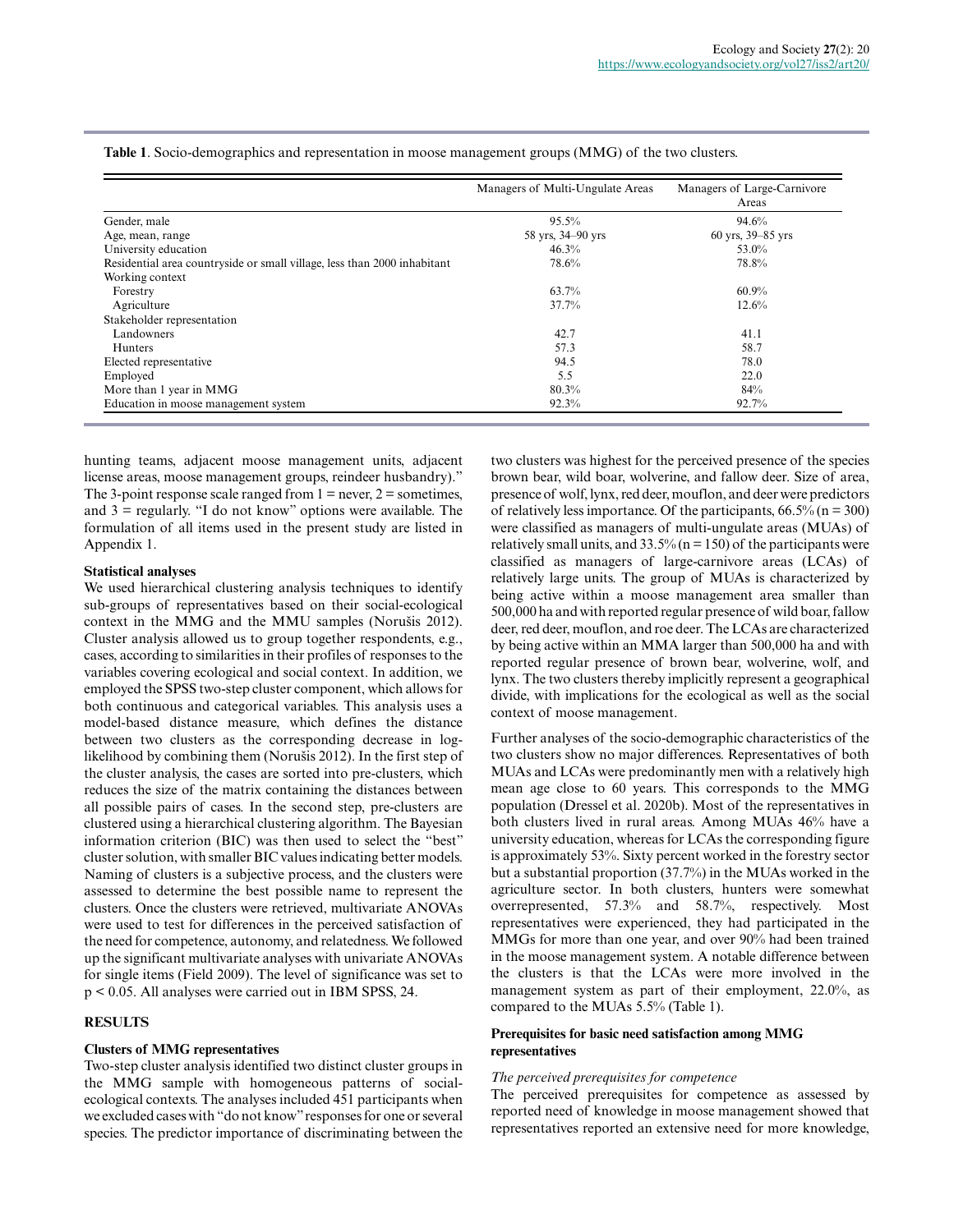|                                                 | <b>MUAs</b><br>M, SD | LCAs<br>M, SD | $\boldsymbol{\mathrm{F}}$ | p                 | Partial-eta squared |
|-------------------------------------------------|----------------------|---------------|---------------------------|-------------------|---------------------|
| Competence                                      |                      |               |                           |                   |                     |
| Need of knowledge                               |                      |               |                           |                   |                     |
| $(scale 1-5)$                                   |                      |               |                           |                   |                     |
| Moose as a species                              | 4.79, 0.52           | 4.77, 0.55    | 0.04                      | n.s.              |                     |
| Forestry                                        | 4.79, 0.50           | 4.72, 0.59    | 0.49                      | n.s.              |                     |
| Hunting                                         | 4.65, 0.69           | 4.67, 0.66    | 0.04                      | n.s.              |                     |
| Agriculture                                     | 4.46, 0.80           | 3.97, 0.89    | 23.77                     | ${}< 0.001$       | 0.070               |
| Monitoring methods                              | 4.68, 0.64           | 4.51, 0.79    | 2.81                      | 0.017             | 0.013               |
| Interaction with other ungulate species         | 4.75, 0.56           | 4.38, 0.81    | 13.94                     | < 0.001           | 0.067               |
| Interaction with large carnivores               | 4.35, 0.99           | 4.51, 0.95    | 2.39                      | n.s.              |                     |
| Adaptive management                             | 4.70, 0.64           | 4.70, 0.71    | 0.01                      | n.s.              |                     |
| Usefulness of monitoring methods (scale $1-3$ ) |                      |               |                           |                   |                     |
| Hunting bag statistics                          | 2.88, 0.32           | 2.91, 0.35    | 0.71                      | n.s.              |                     |
| Moose observations                              | 2.84, 0.43           | 2.79, 0.46    | 2.28                      | n.s.              |                     |
| Pellet count                                    | 2.34, 0.76           | 1.89, 0.81    | 34.05                     | ${}_{0.001}$      | 0.070               |
| Calf weights                                    | 2.61, 0.58           | 2.40, 0.63    | 11.62                     | $= 0.001$         | 0.025               |
| Areal inventories                               | 1.84, 0.78           | 1.91, 0.80    | 0.63                      | n.s.              |                     |
| Browsing damages                                | 2.52, 0.63           | 2.53, 0.62    | 0.05                      | n.s.              |                     |
| Forage availability estimates                   | 2.43, 0.63           | 2.35, 0.63    | 1.98                      | n.s.              |                     |
| Autonomy                                        |                      |               |                           |                   |                     |
| $(scale 1-5)$                                   |                      |               |                           |                   |                     |
| Resources                                       |                      |               |                           |                   |                     |
| Time                                            | 3.85, 1.08           | 3.87, 1.09    | 0.037                     | n.s.              |                     |
| Resources                                       | 3.76, 1.04           | 3.76, 1.05    | < 0.001                   | n.s.              |                     |
| Support                                         | 3.96, 1.10           | 4.10, 1.01    | 1.610                     | n.s.              |                     |
| Relatedness                                     |                      |               |                           |                   |                     |
| Fulfil local actor needs                        |                      |               |                           |                   |                     |
| $(scale 1-5)$                                   |                      |               |                           |                   |                     |
| Moose management units                          | 3.84, 0.77           | 4.01, 0.74    | 5.20                      | 0.023             | 0.011               |
| Hunters                                         | 3.77, 0.82           | 3.85, 0.86    | 0.79                      | n.s.              |                     |
| Local communities                               | 3.11, 0.88           | 3.17, 0.87    | 0.36                      | n.s.              |                     |
| Private landowners (small-scale)                | 3.25, 1.00           | 3.27, 1.11    | 0.03                      | n.s.              |                     |
| Private landowners large scale                  | 3.48, 0.88           | 3.54, 1.00    | 0.42                      | n.s.              |                     |
| Fulfil business sector needs                    |                      |               |                           |                   |                     |
| $(scale 1-5)$                                   |                      |               |                           |                   |                     |
| Agricultural sector                             | 3.38, 0.86           | 3.03, 1.01    | 15.02                     | ${}< 0.001$       | 0.032               |
| Reindeer herding sector                         | 1.27, 0.63           | 2.17, 1.31    | 96.65                     | ${}_{\leq 0.001}$ | 0.177               |
| Forest sector                                   | 3.55, 0.89           | 3.80, 0.92    | 7.53                      | 0.006             | 0.017               |
| Tourism sector                                  | 2.38, 0.96           | 2.53, 1.05    | 2.17                      | n.s.              |                     |
| Fulfil institution needs<br>$(scale 1-5)$       |                      |               |                           |                   |                     |
| County Administrative Board                     | 3.82, 0.80           | 3.73, 0.86    | 1.16                      | n.s.              |                     |
| Swedish Environmental Protection Agency         | 3.00, 0.96           | 2.88, 0.98    | 1.53                      | n.s.              |                     |
| Parliament and Government                       | 2.40, 1.19           | 2.70, 1.19    | 6.21                      | 0.013             | 0.014               |
| The Swedish Forest Agency                       | 3.25, 0.95           | 3.30, 0.97    | 0.33                      | n.s.              |                     |
| Swedish Transport Administration                | 2.88, 1.01           | 2.92, 1.01    | 0.17                      | n.s.              |                     |
| Wildlife Management Delegations                 | 3.43, 1.02           | 3.52, 0.93    | 0.69                      | n.s.              |                     |

**Table 2**. Statistics for all univariate tests for moose management groups (MMG). MUAs, multi-ungulate areas; LCAs, large-carnivore areas; M, Mean; SD, Standard Deviation; F, F-statistic; P, P-value.

with mean values above four (scale ranging from 1 corresponding to low need to 5 corresponding to high need) for most aspects (Table 2). However, the two clusters significantly differed in the reported need for knowledge (Pillai's trace  $V = 0.164$  F(8, 442) = 10.83, p < 0.001). Separate ANOVAs on the outcome variables revealed significant effects on three of the individual eight dependent variables. The need of knowledge with regard to agriculture, monitoring methods, and interaction with other ungulates were all assessed significantly higher by MUAs than by LCAs (Table 2). Perceived prerequisites for competence as assessed by the perceived usefulness of monitoring methods

revealed that most of the existing methods were considered somewhat useful, especially hunting bag statistics and moose counting, whereas the usefulness of aerial photos was questioned (Table 2). The perceived usefulness of monitoring methods also significantly differed in the two clusters (Pillai's trace  $V = 0.102$  $F(7, 443) = 7.615$ ,  $p < 0.001$ ). The subsequent univariate ANOVAs on the outcome variables revealed significant effects on two of the individual seven dependent variables. More MUAs than LCAs regarded pellet count methods and inventories of calf weights as useful.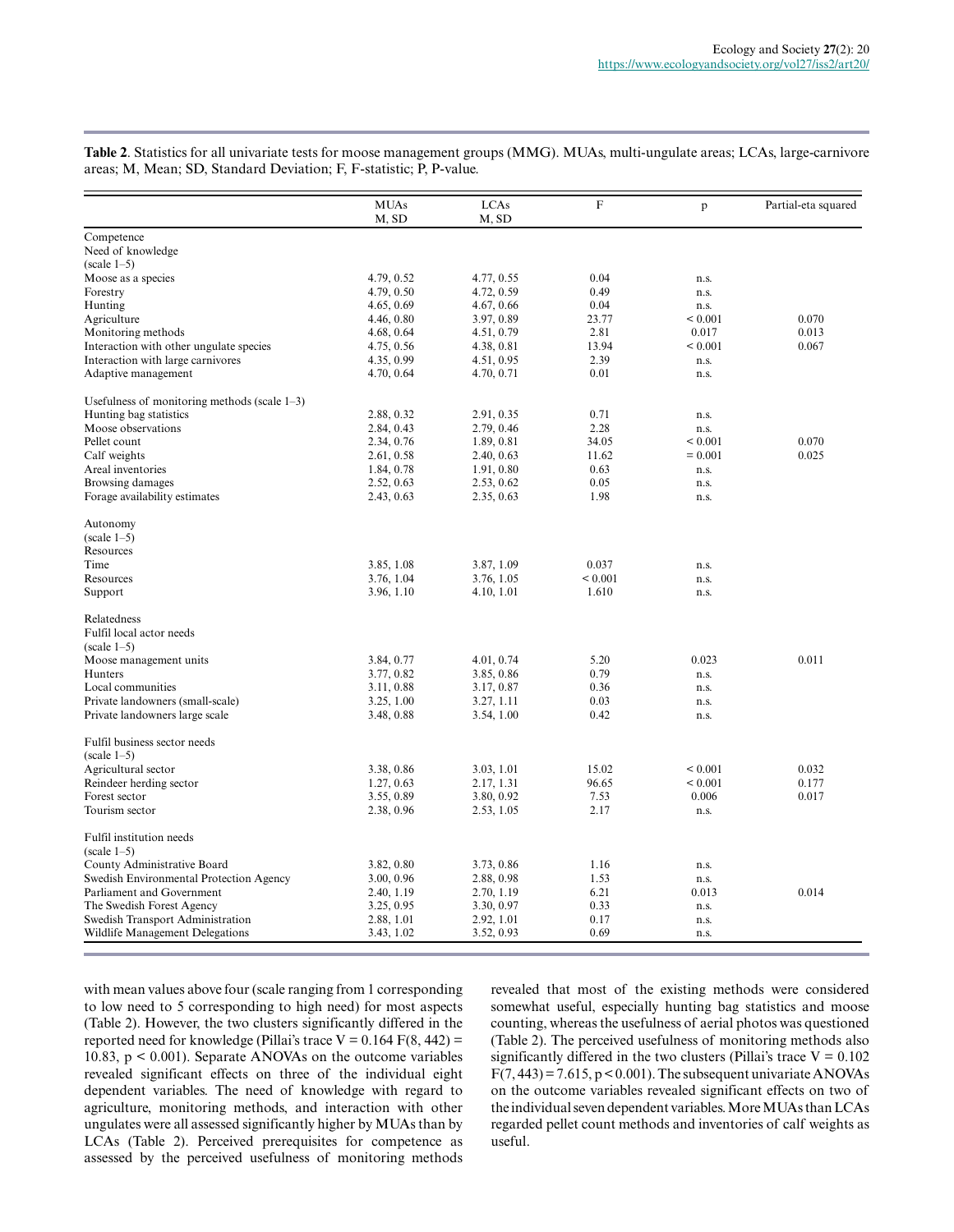|                                                                     | Managers of Multi-Ungulate Areas | Managers of Large-Carnivore<br>Areas |
|---------------------------------------------------------------------|----------------------------------|--------------------------------------|
| Gender, male                                                        | 99%                              | 98%                                  |
| Age                                                                 | 55 yrs, 24–83                    | 56 yrs, 30–81                        |
| <b>Education: University</b>                                        | 33%                              | 44%                                  |
| Residential area Countryside or village, less than 2000 inhabitants | 78%                              | 75%                                  |
| Work in                                                             |                                  |                                      |
| Forestry                                                            | 53%                              | 54%                                  |
| Agriculture                                                         | 25%                              | $11\%$                               |
| Represent                                                           |                                  |                                      |
| Landowners                                                          | 78%                              | 72%                                  |
| Hunters                                                             | 93%                              | 83%                                  |
| Reindeer husbandry                                                  | $0\%$                            | $3\%$                                |
| Yourself only                                                       | $1\%$                            | $1\%$                                |
| Education about moose management system                             | 29%                              | 43%                                  |

**Table 3**. Socio-demographics and representation in moose management units (MMU) of the two clusters.

#### *The perceived prerequisites for autonomy*

The representatives generally agreed that they perceived prerequisites for autonomy to do the expected tasks, as assessed by available resources (time, financial resources, support from stakeholder organization). The perceptions did not significantly differ between the two clusters (Pillai's trace  $V = 0.005 F(3, 447)$ )  $= 0.69$ , n.s.; Table 2).

#### *The perceived prerequisites for relatedness*

The perceived prerequisites for relatedness considered the opportunities to meet needs and desires from three levels of actors: the local actors (MMU, hunters, small-scale landowners, and large-scale landowners), sectors (agriculture, reindeer herding, forest, tourism), and the institutional system (CAB, SEPA, Parliament and Government, Swedish Forest Agency, Swedish Transport Administration, and Wildlife Management Delegations). The assessments of perceived prerequisites for relatedness revealed large variation between actors, sectors, and institutional system. The lowest prerequisites were reported for the reindeer herding sector, and the highest prerequisites were unsurprisingly reported for the local actor of MMU (Table 2). No significant difference could be identified between the two clusters of local actors (Pillai's trace  $V = 0.013$  F(5, 445) = 1.78, n.s), but the perceived relatedness differed in relation to sectors (Pillai's trace  $V = 0.232$  F(4, 446) = 33.63, p < 0.001). Separate univariate ANOVAs on the outcome variables revealed significant effects on three of the individual four dependent variables. MUAs perceived that they related better to the needs and desires from agriculture than did LCAs. In contrast, the LCAs reported that they better related to reindeer herding and forestry. The relatedness to the institutional system also differed between the clusters (Pillai's trace  $V = 0.033$  F(6, 444) = 2.54, p = 0.02). The univariate analyses revealed that this difference can be attributed to LCAs perceiving a better relatedness to the parliament and government than the MUAs.

#### **Clusters of MMU representatives**

A similar two-step cluster analysis was employed to identify distinct cluster groups within the MMU sample with homogeneous patterns of social-ecological contexts. In the MMU sample,  $n = 692$  of the participants remained when "do not know" responses had been excluded for one or several species. Two clusters were also identified in the MMU sample, almost identical to those obtained in the MMG sample. The predictor importance of discriminating between the two clusters was highest for presence of wild boar and brown bear, followed by fallow deer and wolverine. Size of area, presence of deer, mouflon, roe deer, and wolf were predictors of relatively less importance. In the MMU sample, the largest cluster included  $50.9\%$  (n = 352) of the participants classified as managers of LCAs and  $49.1\%$  (n = 340) classified as managers of MUAs. The group of MUAs is characterized by primarily being active within an MMU with most of the area privately owned (a proxy for small scale) and with reported regular presence of wild boar, fallow deer, red deer, mouflon, and roe deer. The LCAs are characterized by being active within an MMA of which at least 50% of the area is owned by a forest company (a proxy for large scale) and with reported regular presence of brown bear, wolverine, wolf, and lynx.

The socio-demographic characteristics in the two clusters of MMU representatives were very similar to the MMG representatives, with almost all representatives being male and with a mean age of approximately 55 years, reflecting the population. Among the MUAs, 33% had a university education, with the figure somewhat higher (44%) among the LCAs. In both clusters a majority lived in rural areas (78% and 75%, respectively) and about half of the clusters worked in forestry. In the cluster of MUAs, 25% worked in agriculture, but this was less common among the LCAs (11%). In the MMU sample most of the participants in both clusters commonly considered themselves to represent both landowner and hunter interests. Among the MUAs, 29% had participated in education about the moose management system as compared to 43% of the LCAs (Table 3).

#### **Perceived prerequisites of basic need satisfaction among MMU representatives**

#### *The perceived prerequisites for competence*

The perceived prerequisites for competence as assessed by reported need of knowledge in moose management revealed a high need of knowledge also among the MMUs representatives (Table 4). The multivariate ANOVAs of reported need of knowledge revealed a significant difference between the two clusters (Pillai's trace  $V = 0.470$  F(9, 682) = 67.33, p < 0.001). Separate univariate ANOVAs on the outcome variables showed significant effects on most of the individual nine dependent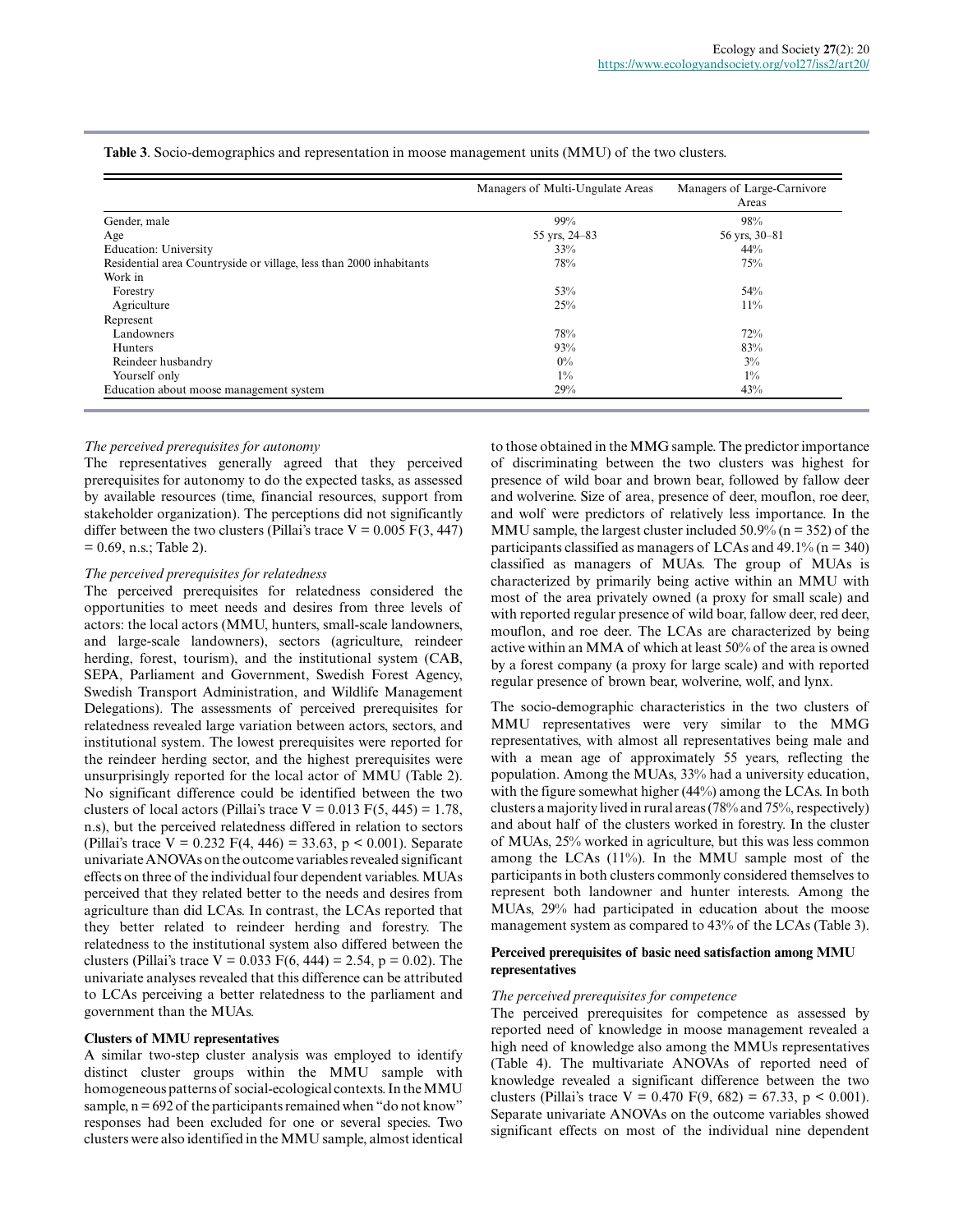**Table 4**. Statistics for all univariate tests, moose management units (MMU). MUAs, multi-ungulate areas; LCAs, large-carnivore areas; M, Mean; SD, Standard Deviation; F, F-statistic; P, P-value.

| Competence<br>Need of knowledge<br>$(scale 1-5)$<br>Moose as a species<br>4.62, 0.71<br>5.18<br>4.73, 0.57<br>0.023<br>4.64, 0.66<br>4.69, 0.61<br>1.30<br>Forestry<br>n.s.<br>4.57, 0.75<br>0.28<br>Hunting<br>4.60, 0.69<br>n.s.<br>Agriculture<br>31.42<br>${}< 0.001$<br>4.29, 0.86<br>3.92, 0.89<br>Monitoring methods<br>343.43<br>2.96, 0.31<br>3.45, 0.38<br>${}_{0.001}$<br>Interaction with other ungulate species<br>4.32, 0.89<br>4.54, 0.73<br>12.22<br>$= 0.001$<br>Interaction with large carnivores<br>4.18, 0.84<br>4.54, 0.73<br>36.12<br>${}_{0.001}$<br>37.95<br>Adaptive management<br>3.95, 1.18<br>4.42, 0.79<br>${}_{0.001}$<br>Usefulness of monitoring methods (scale $1-3$ )<br>Hunting bag statistics<br>2.77, 0.47<br>2.80, 0.42<br>0.78<br>n.s.<br>Moose observations<br>4.35<br>2.68, 0.52<br>2.76, 0.47<br>0.037<br>12.34<br>Pellet count<br>1.76, 0.73<br>1.58, 0.63<br>${}_{0.001}$<br>39.52<br>Calf weights<br>2.55, 0.59<br>2.24, 0.70<br>${}_{0.001}$<br>Areal inventories<br>7.36<br>1.91, 0.79<br>2.07, 0.80<br>0.007<br><b>Browsing damages</b><br>2.14, 0.68<br>2.23, 0.73<br>3.17<br>n.s.<br>Forage availability estimates<br>2.03, 0.65<br>2.04, 0.68<br>0.02<br>n.s.<br>Autonomy<br>Resources<br>$(scale 1-5)$<br>3.68, 0.98<br>3.84, 0.98<br>4.05<br>0.044<br>Time<br>3.72, 0.93<br>3.78, 1.03<br>0.61<br>Resources<br>n.s.<br>Support<br>4.74<br>0.030<br>3.88, 0.89<br>4.03, 0.93<br>Relatedness ( $N = 538$ )<br>"Don't know" % | 0.007 |
|---------------------------------------------------------------------------------------------------------------------------------------------------------------------------------------------------------------------------------------------------------------------------------------------------------------------------------------------------------------------------------------------------------------------------------------------------------------------------------------------------------------------------------------------------------------------------------------------------------------------------------------------------------------------------------------------------------------------------------------------------------------------------------------------------------------------------------------------------------------------------------------------------------------------------------------------------------------------------------------------------------------------------------------------------------------------------------------------------------------------------------------------------------------------------------------------------------------------------------------------------------------------------------------------------------------------------------------------------------------------------------------------------------------------------------------------------------------------------------|-------|
|                                                                                                                                                                                                                                                                                                                                                                                                                                                                                                                                                                                                                                                                                                                                                                                                                                                                                                                                                                                                                                                                                                                                                                                                                                                                                                                                                                                                                                                                                 |       |
|                                                                                                                                                                                                                                                                                                                                                                                                                                                                                                                                                                                                                                                                                                                                                                                                                                                                                                                                                                                                                                                                                                                                                                                                                                                                                                                                                                                                                                                                                 |       |
|                                                                                                                                                                                                                                                                                                                                                                                                                                                                                                                                                                                                                                                                                                                                                                                                                                                                                                                                                                                                                                                                                                                                                                                                                                                                                                                                                                                                                                                                                 |       |
|                                                                                                                                                                                                                                                                                                                                                                                                                                                                                                                                                                                                                                                                                                                                                                                                                                                                                                                                                                                                                                                                                                                                                                                                                                                                                                                                                                                                                                                                                 |       |
|                                                                                                                                                                                                                                                                                                                                                                                                                                                                                                                                                                                                                                                                                                                                                                                                                                                                                                                                                                                                                                                                                                                                                                                                                                                                                                                                                                                                                                                                                 |       |
|                                                                                                                                                                                                                                                                                                                                                                                                                                                                                                                                                                                                                                                                                                                                                                                                                                                                                                                                                                                                                                                                                                                                                                                                                                                                                                                                                                                                                                                                                 |       |
|                                                                                                                                                                                                                                                                                                                                                                                                                                                                                                                                                                                                                                                                                                                                                                                                                                                                                                                                                                                                                                                                                                                                                                                                                                                                                                                                                                                                                                                                                 | 0.044 |
|                                                                                                                                                                                                                                                                                                                                                                                                                                                                                                                                                                                                                                                                                                                                                                                                                                                                                                                                                                                                                                                                                                                                                                                                                                                                                                                                                                                                                                                                                 | 0.332 |
|                                                                                                                                                                                                                                                                                                                                                                                                                                                                                                                                                                                                                                                                                                                                                                                                                                                                                                                                                                                                                                                                                                                                                                                                                                                                                                                                                                                                                                                                                 | 0.017 |
|                                                                                                                                                                                                                                                                                                                                                                                                                                                                                                                                                                                                                                                                                                                                                                                                                                                                                                                                                                                                                                                                                                                                                                                                                                                                                                                                                                                                                                                                                 | 0.050 |
|                                                                                                                                                                                                                                                                                                                                                                                                                                                                                                                                                                                                                                                                                                                                                                                                                                                                                                                                                                                                                                                                                                                                                                                                                                                                                                                                                                                                                                                                                 | 0.052 |
|                                                                                                                                                                                                                                                                                                                                                                                                                                                                                                                                                                                                                                                                                                                                                                                                                                                                                                                                                                                                                                                                                                                                                                                                                                                                                                                                                                                                                                                                                 |       |
|                                                                                                                                                                                                                                                                                                                                                                                                                                                                                                                                                                                                                                                                                                                                                                                                                                                                                                                                                                                                                                                                                                                                                                                                                                                                                                                                                                                                                                                                                 |       |
|                                                                                                                                                                                                                                                                                                                                                                                                                                                                                                                                                                                                                                                                                                                                                                                                                                                                                                                                                                                                                                                                                                                                                                                                                                                                                                                                                                                                                                                                                 | 0.006 |
|                                                                                                                                                                                                                                                                                                                                                                                                                                                                                                                                                                                                                                                                                                                                                                                                                                                                                                                                                                                                                                                                                                                                                                                                                                                                                                                                                                                                                                                                                 | 0.018 |
|                                                                                                                                                                                                                                                                                                                                                                                                                                                                                                                                                                                                                                                                                                                                                                                                                                                                                                                                                                                                                                                                                                                                                                                                                                                                                                                                                                                                                                                                                 | 0.054 |
|                                                                                                                                                                                                                                                                                                                                                                                                                                                                                                                                                                                                                                                                                                                                                                                                                                                                                                                                                                                                                                                                                                                                                                                                                                                                                                                                                                                                                                                                                 | 0.011 |
|                                                                                                                                                                                                                                                                                                                                                                                                                                                                                                                                                                                                                                                                                                                                                                                                                                                                                                                                                                                                                                                                                                                                                                                                                                                                                                                                                                                                                                                                                 |       |
|                                                                                                                                                                                                                                                                                                                                                                                                                                                                                                                                                                                                                                                                                                                                                                                                                                                                                                                                                                                                                                                                                                                                                                                                                                                                                                                                                                                                                                                                                 |       |
|                                                                                                                                                                                                                                                                                                                                                                                                                                                                                                                                                                                                                                                                                                                                                                                                                                                                                                                                                                                                                                                                                                                                                                                                                                                                                                                                                                                                                                                                                 |       |
|                                                                                                                                                                                                                                                                                                                                                                                                                                                                                                                                                                                                                                                                                                                                                                                                                                                                                                                                                                                                                                                                                                                                                                                                                                                                                                                                                                                                                                                                                 |       |
|                                                                                                                                                                                                                                                                                                                                                                                                                                                                                                                                                                                                                                                                                                                                                                                                                                                                                                                                                                                                                                                                                                                                                                                                                                                                                                                                                                                                                                                                                 |       |
|                                                                                                                                                                                                                                                                                                                                                                                                                                                                                                                                                                                                                                                                                                                                                                                                                                                                                                                                                                                                                                                                                                                                                                                                                                                                                                                                                                                                                                                                                 | 0.006 |
|                                                                                                                                                                                                                                                                                                                                                                                                                                                                                                                                                                                                                                                                                                                                                                                                                                                                                                                                                                                                                                                                                                                                                                                                                                                                                                                                                                                                                                                                                 |       |
|                                                                                                                                                                                                                                                                                                                                                                                                                                                                                                                                                                                                                                                                                                                                                                                                                                                                                                                                                                                                                                                                                                                                                                                                                                                                                                                                                                                                                                                                                 | 0.007 |
|                                                                                                                                                                                                                                                                                                                                                                                                                                                                                                                                                                                                                                                                                                                                                                                                                                                                                                                                                                                                                                                                                                                                                                                                                                                                                                                                                                                                                                                                                 |       |
|                                                                                                                                                                                                                                                                                                                                                                                                                                                                                                                                                                                                                                                                                                                                                                                                                                                                                                                                                                                                                                                                                                                                                                                                                                                                                                                                                                                                                                                                                 |       |
| $(scale 1-3)$                                                                                                                                                                                                                                                                                                                                                                                                                                                                                                                                                                                                                                                                                                                                                                                                                                                                                                                                                                                                                                                                                                                                                                                                                                                                                                                                                                                                                                                                   |       |
| 5.42<br>0.023<br>Local landowners<br>2.82(0.40)<br>2.40(0.52)                                                                                                                                                                                                                                                                                                                                                                                                                                                                                                                                                                                                                                                                                                                                                                                                                                                                                                                                                                                                                                                                                                                                                                                                                                                                                                                                                                                                                   | 0.010 |
| 0.9%<br>2.3%                                                                                                                                                                                                                                                                                                                                                                                                                                                                                                                                                                                                                                                                                                                                                                                                                                                                                                                                                                                                                                                                                                                                                                                                                                                                                                                                                                                                                                                                    |       |
| Local hunting teams<br>2.93(0.27)<br>5.64<br>0.047<br>2.86(0.41)                                                                                                                                                                                                                                                                                                                                                                                                                                                                                                                                                                                                                                                                                                                                                                                                                                                                                                                                                                                                                                                                                                                                                                                                                                                                                                                                                                                                                | 0.008 |
| 1.8%<br>1.4%                                                                                                                                                                                                                                                                                                                                                                                                                                                                                                                                                                                                                                                                                                                                                                                                                                                                                                                                                                                                                                                                                                                                                                                                                                                                                                                                                                                                                                                                    |       |
| 1.16<br>Adjacent moose management units<br>2.38(0.62)<br>2.32(0.65)<br>n.s.                                                                                                                                                                                                                                                                                                                                                                                                                                                                                                                                                                                                                                                                                                                                                                                                                                                                                                                                                                                                                                                                                                                                                                                                                                                                                                                                                                                                     |       |
| 5.6%<br>6.5%                                                                                                                                                                                                                                                                                                                                                                                                                                                                                                                                                                                                                                                                                                                                                                                                                                                                                                                                                                                                                                                                                                                                                                                                                                                                                                                                                                                                                                                                    |       |
| Adjacent license areas.<br>8.04<br>0.001<br>1.75(0.77)<br>1.93(0.73)                                                                                                                                                                                                                                                                                                                                                                                                                                                                                                                                                                                                                                                                                                                                                                                                                                                                                                                                                                                                                                                                                                                                                                                                                                                                                                                                                                                                            | 0.02  |
| 16.2%<br>7.4%                                                                                                                                                                                                                                                                                                                                                                                                                                                                                                                                                                                                                                                                                                                                                                                                                                                                                                                                                                                                                                                                                                                                                                                                                                                                                                                                                                                                                                                                   |       |
| Moose management groups<br>2.59(0.57)<br>2.65(0.56)<br>1.85<br>n.s.                                                                                                                                                                                                                                                                                                                                                                                                                                                                                                                                                                                                                                                                                                                                                                                                                                                                                                                                                                                                                                                                                                                                                                                                                                                                                                                                                                                                             |       |
| 7.4%<br>4.5%                                                                                                                                                                                                                                                                                                                                                                                                                                                                                                                                                                                                                                                                                                                                                                                                                                                                                                                                                                                                                                                                                                                                                                                                                                                                                                                                                                                                                                                                    |       |
| 157.84<br>Reindeer husbandry<br>1.00(0.00)<br>1.56(0.70)<br>> 0.001                                                                                                                                                                                                                                                                                                                                                                                                                                                                                                                                                                                                                                                                                                                                                                                                                                                                                                                                                                                                                                                                                                                                                                                                                                                                                                                                                                                                             | 0.227 |
| 9.7%<br>10.2%                                                                                                                                                                                                                                                                                                                                                                                                                                                                                                                                                                                                                                                                                                                                                                                                                                                                                                                                                                                                                                                                                                                                                                                                                                                                                                                                                                                                                                                                   |       |

variables, the exceptions being knowledge about forestry and hunting, which were assessed similarly by the two clusters. The need of knowledge on agriculture, interactions with other ungulates, and adaptive management was assessed as significantly higher among MUAs than LCAs. In contrast, the need of knowledge with regard to the species moose, reindeer herding, monitoring methods, and interactions with large carnivores was assessed as significantly higher among LCAs than MUAs (Table 4).

In the assessment of the usefulness of monitoring methods, there was a large variation in the perceived usefulness. Hunting bag statistics and moose observations were assessed as highly useful whereas the usefulness of pellet count was generally reported as low. The perceived usefulness of monitoring methods significantly differed in the two clusters using Pillai's trace  $(V =$  0.097 F(7, 684) = 10.523,  $p < 0.001$ ). The subsequent univariate ANOVAs on the outcome variables revealed significant effects on three of the individual variables. The MUAs found the monitoring methods of dung pellet counts and calf weights as relatively more useful in their work, while LCAs assessed aerial surveys and moose observations as more useful. However, the effect size for the difference in moose observations was very low.

#### *The perceived prerequisites for autonomy*

The reported prerequisites of perceived autonomy to carry out the tasks assigned to the MMUs, as assessed by available resources (time, financial resources, support from stakeholder organization), revealed that the representatives partly agreed that the resources were sufficient (Table 4). Prerequisites of perceived autonomy significantly differed between the two groups (Pillai's trace  $V =$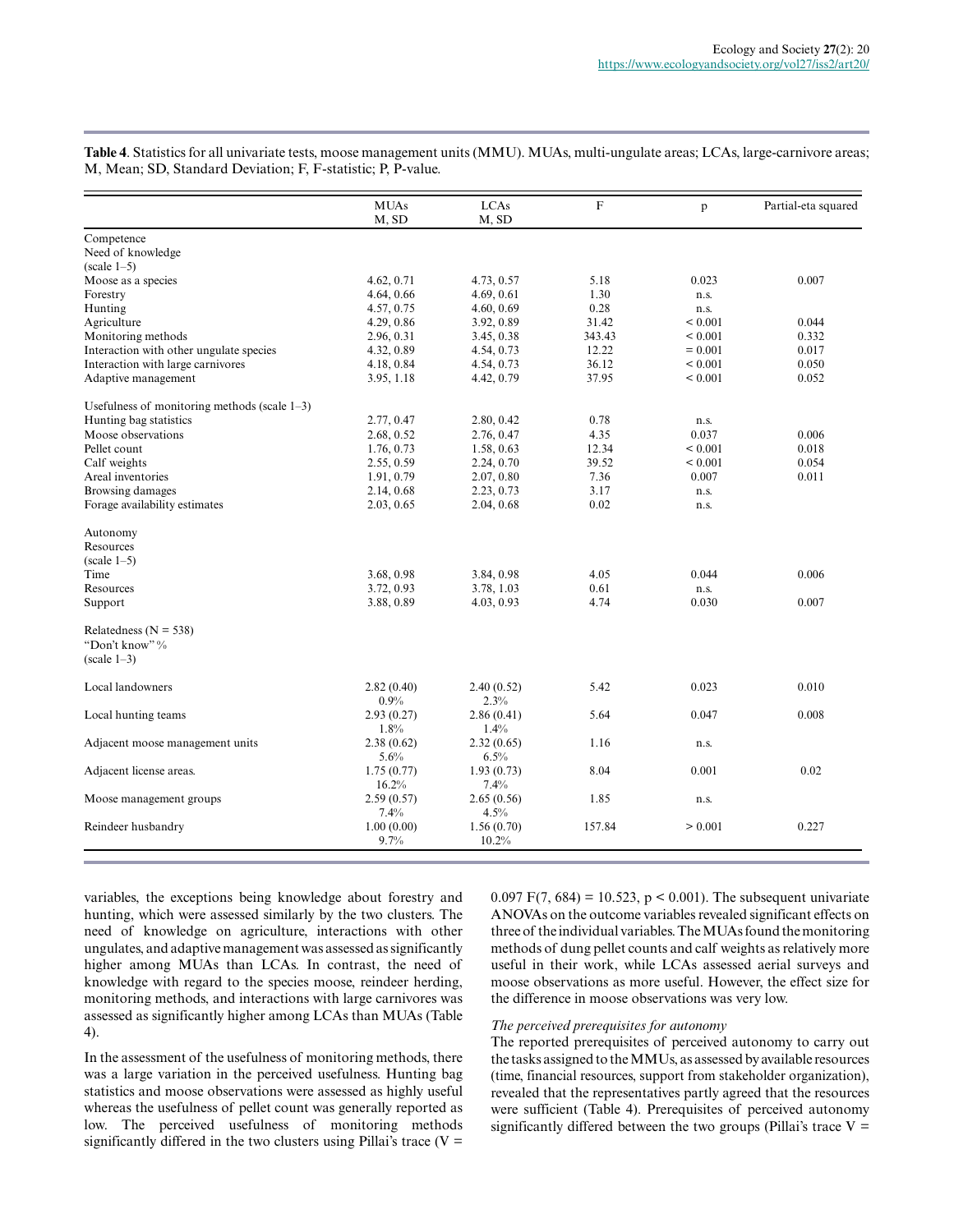$0.012$  F(3, 668) = 2.76, p = 0.041). The MUAs reported they had less time and support for their tasks than did the LCAs. However, the effect sizes were very small, below .01.

#### *The perceived prerequisites for relatedness*

The reported prerequisites of perceived relatedness in the MMU sample concerned the existence of dialogue with different groups at the local level. A "do not know" option was available for these items, and this response alternative was excluded in the analysis, thereby reducing the total sample to  $n = 538$ . Dialogue was reported to exist with most of the investigated groups, the expectations being adjacent license areas and reindeer herding (relevant only in the northern parts of the country). A significant difference in reported dialogue could be identified between the two clusters (Pillai's trace V =  $0.275$  F(6, 531) = 33.59, p < 0.001). Separate ANOVAs on the outcome variables revealed that the MUAs reported that they better related to local landowners and hunting teams than did the LCAs. In contrast, the LCAs reported stronger relatedness to adjacent license areas and reindeer husbandry than the MUAs (Table 4).

#### **DISCUSSION**

The governance regime for Swedish moose management is inspired by the EA, so it should be adaptable to fit the diversity of social-ecological contexts at the regional and local management levels across the country. The set-up of this regime implicitly assumes that the system provides representatives with the same prerequisites for perceived competence, autonomy, and relatedness, thereby supporting their motivation to voluntarily contribute. The regime allows for a high degree of participation and collaboration between levels to strengthen local agency. The regime has set procedures and methods that strive to be transparent and fair. On the surface, the regime seems capable of a good fit (DeCaro and Stokes 2013), yet the regime has been questioned in terms of its adaptive capacity and goal fulfilment (Dressel et al 2020a, b). There could be several explanations for this. From the psychological perspective, it might be worth addressing how the characteristics of the set-up of the regime in practice may provide different perceived prerequisites for involved stakeholder representatives to support important aspects of intrinsic motivation, i.e., the representatives' perceived competence, autonomy, and relatedness.

This study used a bottom-up perspective to identify sub-groups of representatives based on their own perceptions of the socialecological context of their work. We also looked into the implications for the perceived prerequisites regarding the three aspects of intrinsic motivation to voluntarily contribute with engagement and efforts in the system. The results consistently revealed two sub-groups across two governance levels, the regional MMGs and the local MMUs. This study thereby confirms the contextual variation previously found by analyzing documented ecological and social parameters (Dressel et al. 2018).

Important distinctions were shown between these sub-groups accounting for species composition and social complexity represented by ownership structures. At both investigated governance levels there is a distinction between representatives who consider that they work with moose management in an ecosystem including multiple ungulate species in relatively

complex owner structures—managers of MUAs—and representatives who find themselves working in ecosystems where also large carnivores may be present and the areas of land they manage are relatively large and with only a few owners—managers of LCAs. Considering that Sweden stretches over approximately 13 degrees of latitude and 7 degrees of longitude, that several vegetation zones are suitable for different species, and that it has an uneven division of its human population from < 1 inhabitant/km² to over 250 inhabitant/km², the two clusters come as no surprise. For example, in the south the vegetation period is 100 days longer than in the north and there may be four additional ungulates besides moose.

Importantly, the two sub-groups of representatives crossed stakeholder organization, meaning that their perceptions cannot be attributed to stakeholder organization politics or attitudes. Instead, the sub-groups reflect the representatives' experiences of their day-to-day work in the management system. Despite their different contexts of moose management, MUAs and LCAs are faced with the same institutional set-up steering their tasks. Currently the governance regime does not take into account that representatives may experience such differences in the socialecological context. Extensive communication and participation involving diverse groups of local actors seems to be critical to positive perceptions of the governance process, engagement, and sustained local efforts for environmental management (Druschke and Hychka 2015, Turner et al. 2014). The differences identified between the two sub-groups must be acknowledged in rules, norms, and regulations of the moose management system to obtain a good fit between the governance regime, the local socialecological contexts, and the people involved.

The perception of the people involved becomes critical in an institutional system, as the moose management system largely depends on representatives' voluntary engagement and efforts. In the literature on collaborative governance, such engagement has from a collective perspective been discussed as the social capital of a regime (e.g., Emerson and Nabatchi 2015). Here we focused on the implications of the institutional set-up for the people involved from the individual's perspective.

Following self-determination theory, our analyses served to identify the respects in which the set-up of the moose management system, and the individual representatives' perception of the social-ecological context, could potentially promote people's intrinsic motivation (Ryan and Deci 2004). Our focus was on the representatives' perceived prerequisites of perceived competence, autonomy, and relatedness. The prerequisites should be seen as mechanisms that may facilitate fulfilment of perceived competence, autonomy, and relatedness rather than the actual fulfilment of the needs. At both system levels, the two groups perceived a high need for knowledge, but the need was associated with different topics. As an example, the need was somewhat more pronounced regarding knowledge on agriculture, monitoring methods, and interaction with other ungulates among MUAs than among LCAs. In contrast, the LCAs reported less that some of the key monitoring methods (pellet count and calf weights) supported their need for knowledge. Consequently, the MUAs call for more knowledge on topics that have not traditionally been covered within moose management. It seems important that the institutional system identifies and covers perceived knowledge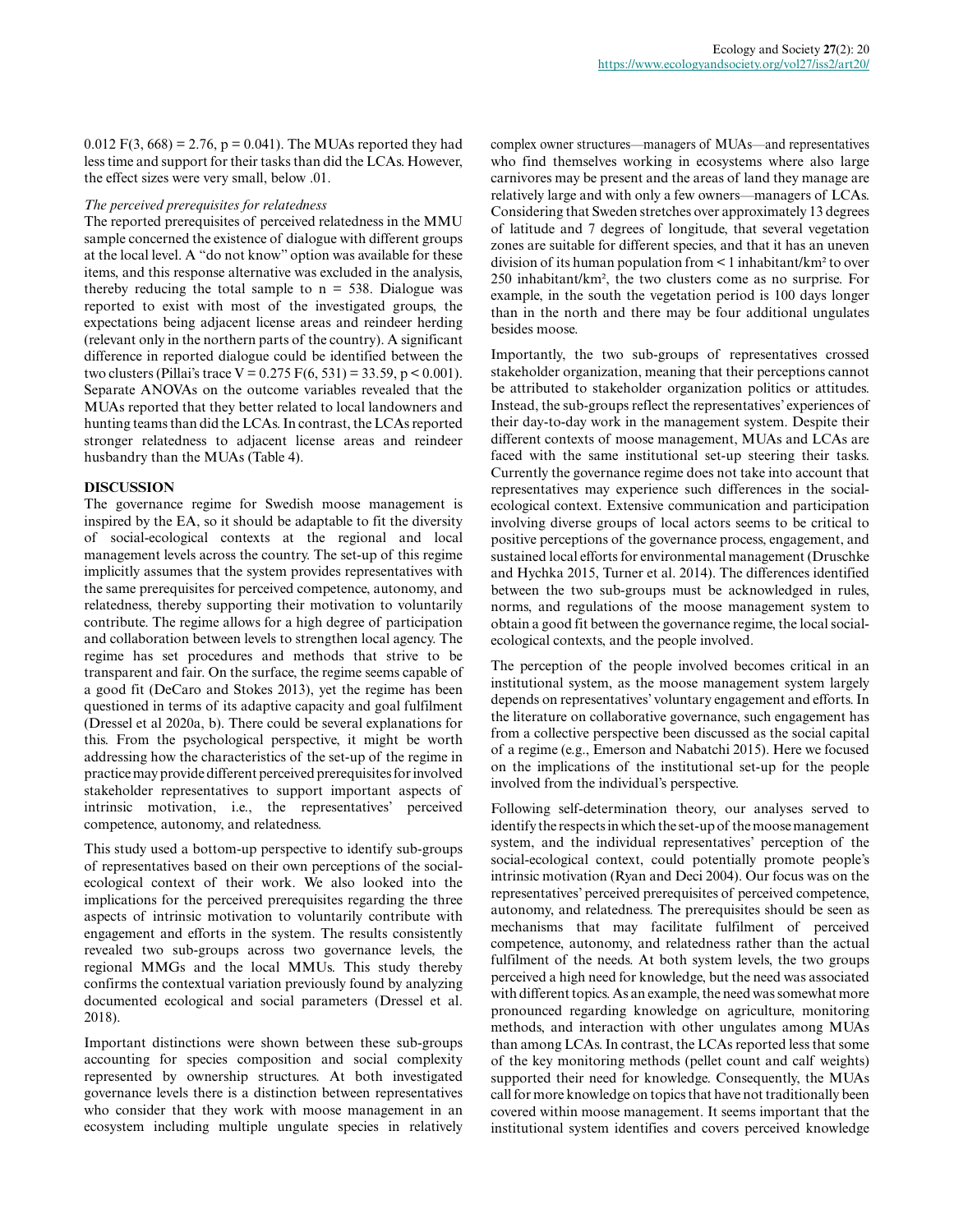gaps and provides adequate inventory method to support the need for representatives to grow and develop their competence.

The differences in need of knowledge between the sub-groups at the lower level of MMUs seemed more pronounced. This was shown by several significant differences between the two subgroups. The call for further knowledge and perception of monitoring methods as useful was more closely related to their own social-ecological context. LCAs wanted more knowledge about moose and large carnivores rather than other ungulates. This result is most likely due to the MMUs working hands-on with moose management at a more local scale than the MMGs.

In order to strengthen the perceived prerequisites of competence, the EA of the Swedish Moose Management System should ensure that MMGs are given better access to ecological knowledge and monitoring methods that provide relevant information. There should be development opportunities to improve understanding of the available factual knowledge, and skills training in using and interpreting data from monitoring. In accordance with SDT, another strategy would be to reduce the demands on the representativeness, but this would likely weaken the representatives' opportunities to actively participate in activities such as setting goals. We conclude that the monitoring methods used must also fit the perception of how collecting data on a voluntary basis can be upheld and motivated.

Representatives at both MMG and MMU level tended to partly agree that the perceived prerequisites for fulfilling autonomy, as assessed in terms of access to resources, was sufficient. At the MMG level, this perception was shared between the two groups. In contrast, the two sub-groups at the MMU level showed significant differences in perceived prerequisites of autonomy, with the LCAs assessing the perceived prerequisites higher than the MUAs. This could be the result of a higher corporate ownership in LCAs, securing similar financial resources and/or infrastructure, compared to MUAs with their high number of private small-scale owners. The perceived prerequisites of autonomy might be strengthened by looking into the representatives' autonomy in the collaborative process and decision making, such as land-ownership patterns, access to financial resources, and integrated management across landscapes. Further studies should strive to extend the number of items and explore perceived autonomy more directly.

At the MMG level, the perceived prerequisites for relatedness can be considered to be supported in the interaction within the local context, although it comes across as better between the LCAs and the moose management units than between the MUAs and the moose management units. There are clear discrepancies between the two sub-groups in terms of interaction with sectors. These differences seem to be dependent on local contexts—the presence of agriculture, forestry, and reindeer herding. Both sub-groups judge the relatedness to the tourism sector as low. An interesting observation regarding the interaction with institutions is that the perceived requisites of relatedness to the Swedish Parliament and Government is low, and significantly lower among MUAs. The reason for this can only be speculated, but might reflect current challenges and tensions in multi-ungulate management (Sjölander-Lindqvist and Sandström 2019). At MMU levels, representatives need to respond more closely to various local actors—landowners, hunting teams and, in the north, reindeer

husbandry. Perceived prerequisites for relatedness seem to be stronger among MUAs, possibly reflecting interaction when managing moose among many other ungulates. Perceived prerequisites for relatedness between the two sub-groups and different organizations varied considerably at both levels. To some extent, these differences seem to be adaptive, with, for example, stronger relatedness between LCAs and reindeer herding, both being located in the north of Sweden. When examining the perceived prerequisites of relatedness with various societal actors from the perspective of intrinsic motivation there should be a balance between relatedness at different societal levels to avoid tensions in the system.

A strength of the present study is that it covers parallel samples with high response rates at two governance levels. The application of self-determination theory was inspired by the literature in collaborative governance, pointing at motivation for voluntary engagement as a critical factor in the success of such systems (DeCaro et al. 2017, Marshall et al. 2017). The operationalization of the theory reflects the empirical context focusing on perceived prerequisites to fulfil basic needs, without strictly adhering to the underlying psychological concepts. This is a weakness, and we encourage further item development to more closely align to the operationalization of concept to theory. Here inspiration could be sought from other fields of application (see for example Mallett et al. 2007 for careful item development of the sport motivation scale-6). It should also be noted that the focus has solely been on intrinsic motivation and basic needs, but Ryan and Deci (2004), point out that extrinsic motivational factors could become internalized under certain circumstances. Dedeurwaerdere et al. (2016) argue that a combination of intrinsic and extrinsic motivation in multi-actor collaborations would be the most effective. These are relevant aspects that should be studied to improve understanding of possible differences and similarities in the motivational structure between representatives from landowners, hunters, and reindeer herders on the one hand, and representatives who participate in the management when employed in forest companies on the other.

#### **CONCLUSIONS AND IMPLICATIONS**

Collaborative governance approaches have been proposed as being more suitable for encouraging people's intrinsic motivation than authoritarian governmental approaches in promoting people's care for the environment (e.g. DeCaro et al. 2017, Emerson and Nabatchi, 2015, Marshall et al. 2017). Our results suggest that, when a collaborative approach is initiated from a top-down perspective, as is the case with the Swedish moose management system, the collaborative approach may not provide representatives with enough psychological space to become energized and engaged to cope with the local challenges. The system should make more effort to understand the conditions required for representatives to energize and direct their behavior, and then strive to offer the necessary prerequisites (Reeve 2018). This means that expectations and tools made available via the institutional system must fit the needs of stakeholder representatives across local social-ecological contexts, otherwise the space for local voluntary engagement might be hampered (Sjölander-Lindqvist and Sandström, 2019, Johansson et al. 2020). Using the idea of basic need satisfaction for intrinsic motivation in self-determination theory can provide valuable insights for the EA of Swedish moose management system. As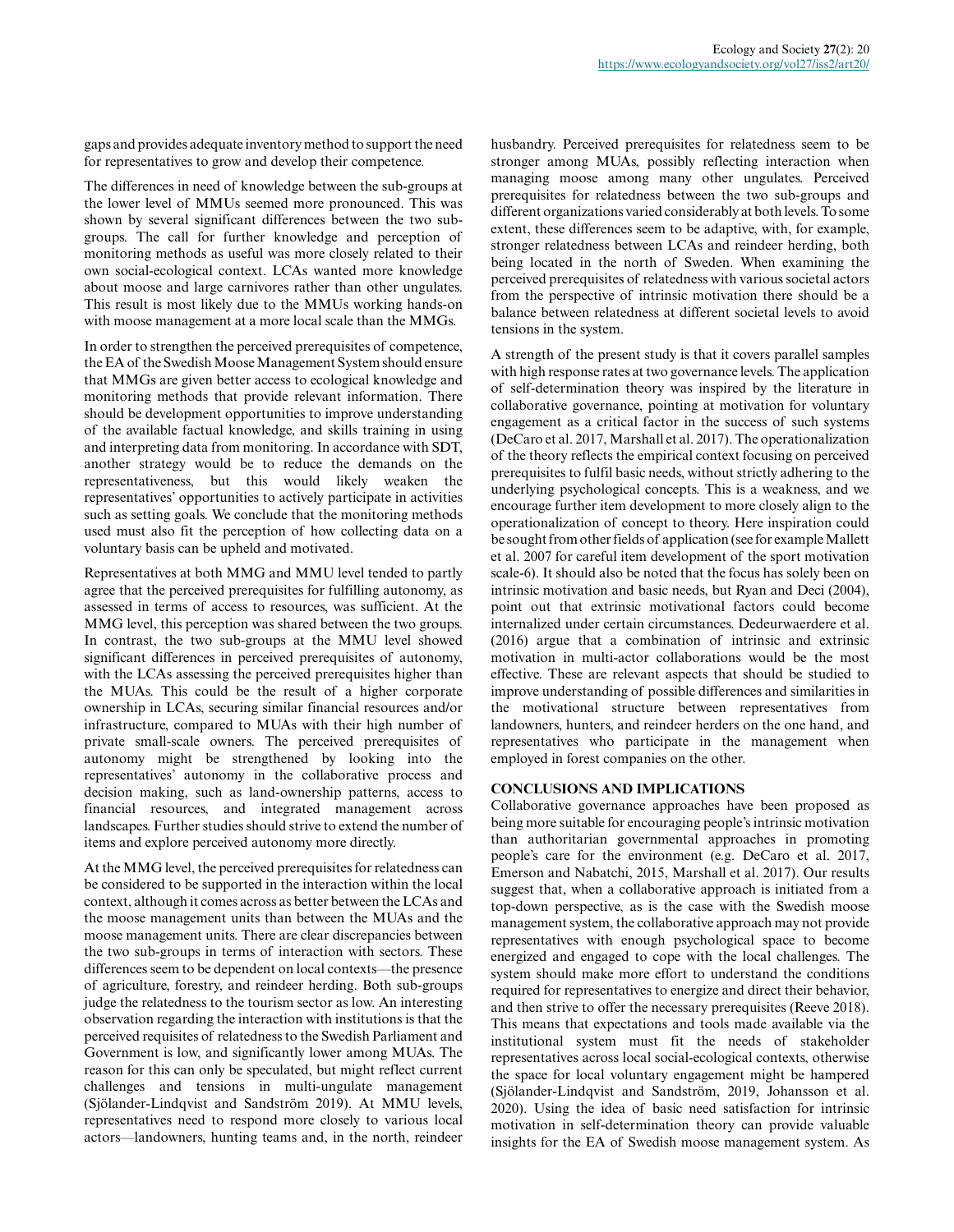previously shown among other stakeholder groups drawing on representatives' voluntary efforts, it would be important to monitor and reflect upon how representatives experience their personal roles and situations in the system (Triste et al. 2018). It would be valuable to invite representatives to reflect upon the existing prerequisites and their opportunities to develop their competence and retain and exercise autonomy in their work (discretion) and experience positive social relations. The system must be flexible and adaptable to local social-ecological contexts and consider the needs of different sub-groups, otherwise the system may be a drain on people's voluntary engagement, and the pleasure of being involved.

*Responses to this article can be read online at:* [https://www.ecologyandsociety.org/issues/responses.](https://www.ecologyandsociety.org/issues/responses.php/13257) [php/13257](https://www.ecologyandsociety.org/issues/responses.php/13257)

#### **Acknowledgments:**

*The authors thank the Swedish Environmental Protection Agency's Wildlife Management Fund [Naturvårdsverket Viltvårdsfonden, Grant Number 802-0161-15] and the Swedish Association for Hunting and Wildlife Management [Svenska Jägareförbundet, Grant Number 5871/2018].*

#### **Data Availability:**

*The data that support the findings of this study are available on request from the corresponding author, MJ. None of the data are publicly available because of their containing information that could compromise the privacy of research participants. According to Swedish legislation (i.e., Act concerning the Ethical Review of Research Involving Humans), only human subjects research that involves sampling biological material, affects subjects' physical or mental well-being, or collects sensitive personal data requires an ethical approval from the national Swedish Ethical Review Authority (Sv:Etikprövningsmyndighetern). Sensitive personal data is defined as information about race or ethnicity, political, philosophical, or religious views, membership in unions, health, or sexual orientation. The current study did not include any collection of such data as specified by the Review Authority. Therefore no ethical review was required. The research still complies in all instances with the Helsinki Declaration, and the APA guidelines for psychological research and follows the Swedish research council's recommendations for good research practice. The handling of personal information was registered with the Swedish University of Agricultural Sciences in accordance to the data protection ordinance.*

#### **LITERATURE CITED**

Aitken, N. M., L. G. Pelletier, and D. E. Baxter. 2016. Doing the difficult stuff: influence of self-determined motivation toward the environment on transportation proenvironmental behavior. Ecopsychology 8(2):153-162.<https://doi.org/10.1089/eco.2015.0079> Convention on Biological Diversity. 2000. Recommendation V/10 ecosystem approach - further conceptual elaboration. Recommendations adopted by the SBSTTA fifth meeting, 31 January-4 February 2000. Convention on Biological Diversity, Montreal, Quebec, Canada.

Cooke, A. N., K. S. Fielding, and W. R. Louis. 2016. Environmentally active people: the role of autonomy, relatedness, competence and self-determined motivation. Environmental Education Research 22(5):631-657. [https://doi.org/10.1080/1350](https://doi.org/10.1080/13504622.2015.1054262) [4622.2015.1054262](https://doi.org/10.1080/13504622.2015.1054262)

Danell, K., R. Bergström, L. Mattsson, and S. Sörlin. 2016. Jaktens historia i Sverige: vilt-människa-samhälle-kultur. Liber AB, Stockholm, Sweden.

DeCaro, D. A., C. A. (T.) Arnold, E. F. Boamah, and A. S. Garmestani. 2017. Understanding and applying principles of social cognition and decision making in adaptive environmental governance. Ecology and Society 22(1):33. [https://doi.](https://doi.org/10.5751/ES-09154-220133) [org/10.5751/ES-09154-220133](https://doi.org/10.5751/ES-09154-220133) 

DeCaro, D., and M. Stokes. 2008. Social-psychological principles of community-based conservation and conservancy motivation: attaining goals within an autonomy-supportive environment. Conservation Biology 22(6):1443-1451. [https://doi.org/10.1111/](https://doi.org/10.1111/j.1523-1739.2008.00996.x)  $i.1523 - 1739.2008.00996.x$ 

DeCaro, D. A., and M. K. Stokes. 2013. Public participation and institutional fit: a social-psychological perspective. Ecology and Society 18(4):40. <https://doi.org/10.5751/ES-05837-180440>

Deci, E. L., A. H. Olafsen, and R. M. Ryan. 2017. Selfdetermination theory in work organizations: the state of a science. Annual Review of Organizational Psychology and Organizational Behavior 4:19-43. [https://doi.org/10.1146/annurev](https://doi.org/10.1146/annurev-orgpsych-032516-113108)[orgpsych-032516-113108](https://doi.org/10.1146/annurev-orgpsych-032516-113108)

Deci, E. L., and R. M. Ryan.1985. Intrinsic motivation and selfdetermination in human behaviour. Plenum, New York, New York, USA. <https://doi.org/10.1007/978-1-4899-2271-7>

Deci, E. L., and R. M. Ryan. 2000. The "what" and "why" of goal pursuits: human needs and the self-determination of behavior. Psychological Inquiry 11(4):227-268. [https://doi.org/10.1207/](https://doi.org/10.1207/S15327965PLI1104_01) [S15327965PLI1104\\_01](https://doi.org/10.1207/S15327965PLI1104_01)

Dedeurwaerdere, T., J. Admiraal, A. Beringer, F. Bonaiuto, L. Cicero, P. Fernandez-Wulff, J. Hagens, J. Hiedanpää, P. Knights, E. Molinario, et al. 2016. Combining internal and external motivations in multi-actor governance arrangements for biodiversity and ecosystem services. Environmental Science and Policy 58:1-10.<https://doi.org/10.1016/j.envsci.2015.12.003>

Dressel, S., G. Ericsson, M. Johansson, C. Kalén, S. E. Pfeffer, and C. Sandström. 2020a. Evaluating the outcomes of collaborative wildlife governance: the role of social-ecological system context and collaboration dynamics. Land use Policy 99:105028.<https://doi.org/10.1016/j.landusepol.2020.105028>

Dressel, S., G. Ericsson, and C. Sandström. 2018. Mapping socialecological systems to understand the challenges underlying wildlife management. Environmental Science and Policy 84:105-112.<https://doi.org/10.1016/j.envsci.2018.03.007>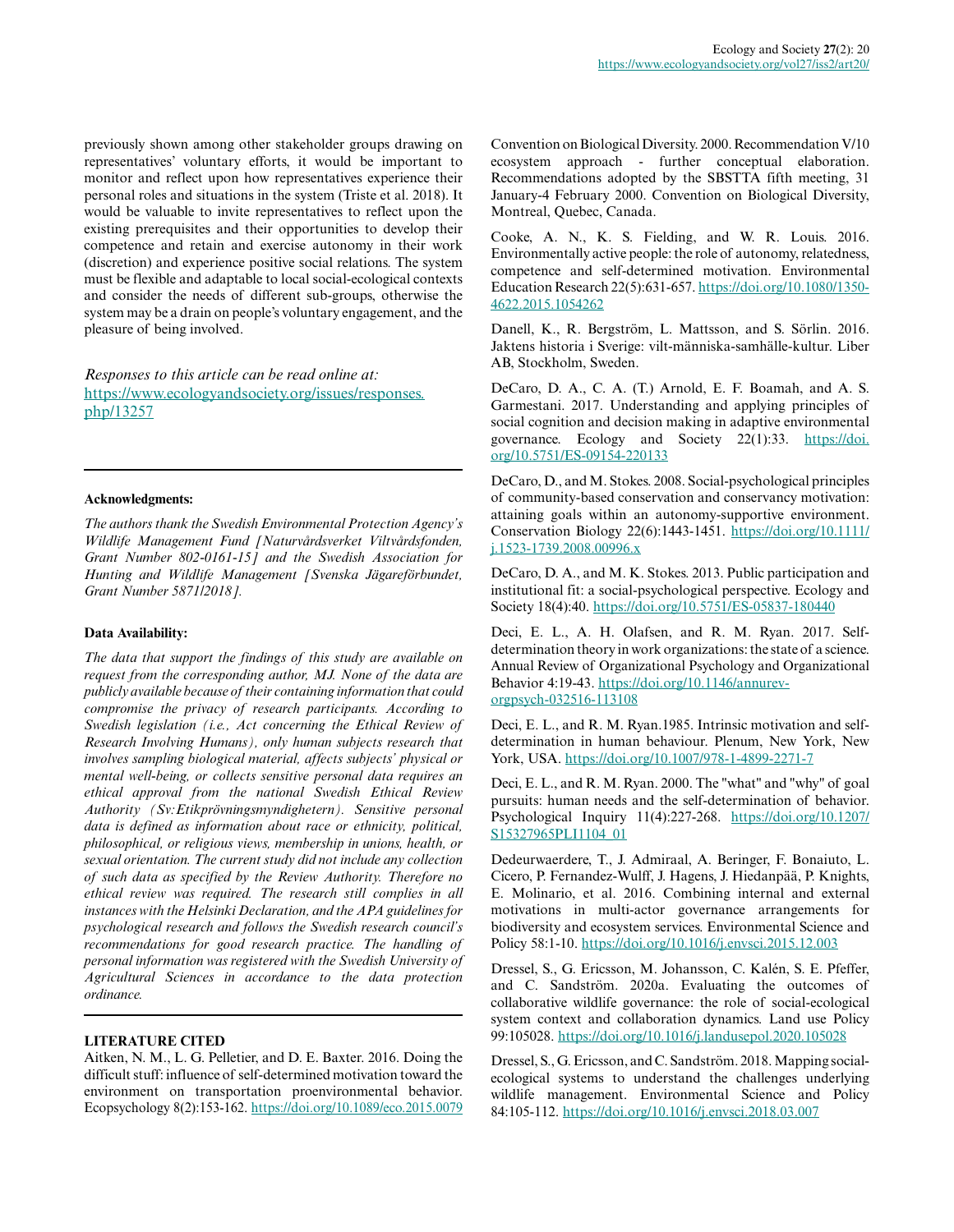Dressel, S., M. Johansson, G. Ericsson, and C. Sandström. 2020b. Perceived adaptive capacity within a multi-level governance setting: the role of bonding, bridging, and linking social capital. Environmental Science and Policy 104:88-97. [https://doi.](https://doi.org/10.1016/j.envsci.2019.11.011) [org/10.1016/j.envsci.2019.11.011](https://doi.org/10.1016/j.envsci.2019.11.011) 

Dressel, S., A. Sjölander-Lindqvist, M. Johansson, G. Ericsson, and C. Sandström. 2021. Achieving social and ecological outcomes in collaborative environmental governance: good examples from Swedish moose management. Sustainability 13:2329.<https://doi.org/10.3390/su13042329>

Druschke, C. G., and K. C. Hychka. 2015. Manager perspectives on communication and public engagement in ecological restoration project success. Ecology and Society 20(1):58. [https://](https://doi.org/10.5751/ES-07451-200158) [doi.org/10.5751/ES-07451-200158](https://doi.org/10.5751/ES-07451-200158)

Emerson, K., and T. Nabatchi. 2015. Collaborative governance regimes. Georgetown University Press, Washington, D.C., USA.

Ericsson, G., K. Danell, M. Boman, L. Mattsson, and U. Weinberg. 2010. Viltet och människan. Pages 158-171 in K. Danelland and R. Bergström, editors. Vilt, människa, samhälle. Liber, Stockholm, Sweden.

Field, A. 2009. Discovering statistics using SPSS. Third edition. SAGE, London, UK.

Johansson, M., S. Dressel, G. Ericsson, A. Sjölander-Lindqvist, and C. Sandström. 2020. How stakeholder representatives cope with collaboration in the Swedish moose management system. Human Dimensions of Wildlife 25(2):154-170. [https://doi.](https://doi.org/10.1080/10871209.2019.1698081) [org/10.1080/10871209.2019.1698081](https://doi.org/10.1080/10871209.2019.1698081) 

Lavergne, K. J., E. C. Sharp, L. G. Pelletier, and A. Holtby. 2010. The role of perceived government style in the facilitation of selfdetermined and non self-determined motivation for proenvironmental behaviour. Journal of Environmental Psychology 30(2):169-177. <https://doi.org/10.1016/j.jenvp.2009.11.002>

Liberg, O., R. Bergström, J. Kindberg, and H. von Essen. 2010. Ungulates and their management in Sweden. Pages 37-70 in M. Apollonio, O. Andersen, and R. Putman, editors. European ungulates and their management in the 21st century. Cambridge University Press, Cambridge, UK.

Linnell, J. D. C., B. Cretois, E. B. Nilsen, C. M. Rolandsen, E. J. Solberg, V. Veiberg, P. Kaczensky, B. Van Moorter, M. Panzacchi, G. R. Rauset, and B. Kaltenborn. 2020. The challenges and opportunities of coexisting with wild ungulates in the humandominated landscapes of Europe's Anthropocene. Biological Conservation 244:108500. <https://doi.org/10.1016/j.biocon.2020.108500>

Malett, C., M. Kawabata., P. Newcombe, A. Otero-Forero, and S. Jackson. 2007. Sport motivation scale-6 (SMS-6): a revised sixfactor sport motivation scale. Psychology of Sport and Exercise 8:600-614. <https://doi.org/10.1016/j.psychsport.2006.12.005>

Marshall, G. R., D. W. Hine, and M. J. East. 2017. Can community-based governance strengthen citizenship in support of climate change adaptation? Testing insights from selfdetermination theory. Environmental Science and Policy 72:1-9. <https://doi.org/10.1016/j.envsci.2017.02.010>

Naturvårdsverket. 2018. Uppföljning av mål inom älgförvaltningen - Redovisning av regeringsuppdrag. (NV-08872-17). Swedish Environmental Protection Agency, Stockholm, Sweden. [https://](https://www.naturvardsverket.se/contentassets/ac564e2be39b46bcac4734f7559b838e/181127-redovisning-ru-uppfoljning-av-mal-inom-algforvaltningen.pdf) [www.naturvardsverket.se/contentassets/ac564e2be39b46bcac473](https://www.naturvardsverket.se/contentassets/ac564e2be39b46bcac4734f7559b838e/181127-redovisning-ru-uppfoljning-av-mal-inom-algforvaltningen.pdf) [4f7559b838e/181127-redovisning-ru-uppfoljning-av-mal-inom](https://www.naturvardsverket.se/contentassets/ac564e2be39b46bcac4734f7559b838e/181127-redovisning-ru-uppfoljning-av-mal-inom-algforvaltningen.pdf)[algforvaltningen.pdf](https://www.naturvardsverket.se/contentassets/ac564e2be39b46bcac4734f7559b838e/181127-redovisning-ru-uppfoljning-av-mal-inom-algforvaltningen.pdf)

Norušis, M. 2012. IBM SPSS Statistics 19 Statistical Procedures Companion. US: Prentice Hall.

Ostrom, E. 2008. Institutions and the environment. Economic Affairs 28(3):24-31. [https://doi.org/10.1111/j.1468-0270.2008.00840.](https://doi.org/10.1111/j.1468-0270.2008.00840.x) [x](https://doi.org/10.1111/j.1468-0270.2008.00840.x) 

Pelletier L. G. 2004. A motivational analysis of self-determination for pro-environmental behaviors. Pages 205-232 in E. L. Deci and R. M. Ryan, editors. Handbook of self-determination research. University Rochester Press, Rochester, New York, USA.

Reeve, J. M. 2018. Understanding motivation and emotion. Seventh edition. Wiley, Hoboken, New Jersey, USA.

Ryan, R. M., and E. L. Deci. 2000. Self-determination theory and the facilitation of intrinsic motivation, social development, and well-being. American Psychologist 55(1):68-78. [https://doi.](https://doi.org/10.1037/0003-066X.55.1.68) [org/10.1037/0003-066X.55.1.68](https://doi.org/10.1037/0003-066X.55.1.68)

Ryan, R. M., and E. L. Deci. 2004. An overview of selfdetermination theory: an organismic-dialectic perspective. Pages 3-36 in E. L. Deci and R. M. Ryan, editors. Handbook of selfdetermination research. University Rochester Press, Rochester, New York, USA.

Sandström, C. 2012. Managing large ungulates in Europe: the need to address institutional challenges of wildlife management. Human Dimensions of Wildlife 17(5):320-332. [https://doi.](https://doi.org/10.1080/10871209.2012.710710) [org/10.1080/10871209.2012.710710](https://doi.org/10.1080/10871209.2012.710710)

Sandström, C., S. Wennberg DiGasper, and K. Öhman. 2013. Conflict resolution through ecosystem-based management: the case of Swedish moose management. International Journal of the Commons 7(2):549-570.<https://doi.org/10.18352/ijc.349>

Singh, N. J., K. Danell, L. Edenius, and G. Ericsson. 2014. Tackling the motivation to monitor: success and sustainability of a participatory monitoring program. Ecology and Society 19(4):7. <https://doi.org/10.5751/ES-06665-190407>

Sjölander-Lindqvist, A., and C. Sandström. 2019. Shaking hands: balancing tensions in the Swedish forested landscape. Conservation and Society 17(4):319-330.

Sjölander-Lindqvist, A., C. Risvoll, R. Kaarhus, A. K. Lundberg and C. Sandström. 2020. Knowledge claims and struggles in decentralized large carnivore governance: insights from Norway and Sweden. Frontiers in Ecology and Evolution 8:120. [https://](https://doi.org/10.3389/fevo.2020.00120) [doi.org/10.3389/fevo.2020.00120](https://doi.org/10.3389/fevo.2020.00120) 

SOU (Swedish Government Official Reports). 2009. Uthållig älgförvaltning i samverkan [Sustainable moose management in collaboration]. Utredningen om en bättre älgförvaltning. [The investigation for an improved moose management]. SOU, Stockholm, Sweden. [https://www.regeringen.se/49bbac/](https://www.regeringen.se/49bbac/contentassets/4c1931e996684c168b45c6bfc8df13d8/uthallig-algforvaltning-i-samverkan-sou-200954)

[contentassets/4c1931e996684c168b45c6bfc8df13d8/uthallig-algforvaltning](https://www.regeringen.se/49bbac/contentassets/4c1931e996684c168b45c6bfc8df13d8/uthallig-algforvaltning-i-samverkan-sou-200954)[i-samverkan-sou-200954](https://www.regeringen.se/49bbac/contentassets/4c1931e996684c168b45c6bfc8df13d8/uthallig-algforvaltning-i-samverkan-sou-200954)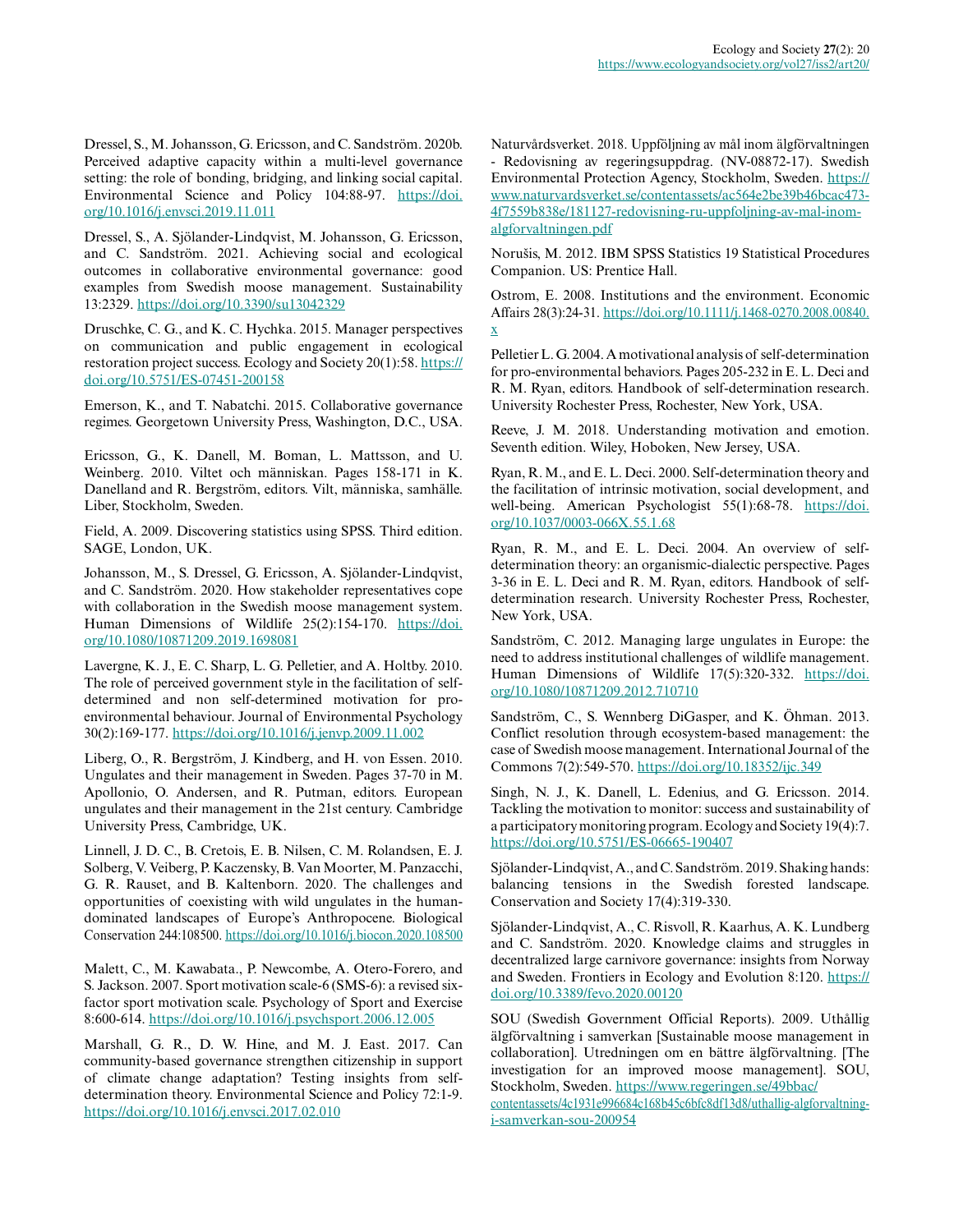Swedish Environmental Protection Agency (SEPA). 2011. Naturvårdsverkets föreskrifter och allmänna råd om jakt efter älg och kronhjort. NFS 2011:7. SEPA, Stockholm, Sweden. [https://](https://www.naturvardsverket.se/globalassets/nfs/2011/nfs-2011-07.pdf) [www.naturvardsverket.se/globalassets/nfs/2011/nfs-2011-07.pdf](https://www.naturvardsverket.se/globalassets/nfs/2011/nfs-2011-07.pdf)

Swedish Government Bill. 2009/2010. Älgförvaltningen [Moose management]. 2009/10:239. Swedish Government, Stockholm, Sweden. [https://data.riksdagen.se/fil/230D87ED-6737-4110-](https://data.riksdagen.se/fil/230D87ED-6737-4110-A452-351BC5A2002C) [A452-351BC5A2002C](https://data.riksdagen.se/fil/230D87ED-6737-4110-A452-351BC5A2002C)

Tallian, J., A. Ordiz, M. C. Metz, C. Milleret, C. Wikenros, D. W. Smith, D. R. Stahler, Kindberg, D. R. MacNulty, P. Wabakken, J. E. Swenson, and H. Sand. 2017. Competition between apex predators? Brown bears decrease wolf kill rate on two continents. Proceedings of the Royal Society B: Biological Sciences 284 (1848). <https://doi.org/10.1098/rspb.2016.2368>

Triste, L., J. Vandenabeele, F. van Winsen, L. Debruyne, L. Lauwers, and F. Marchand. 2018. Exploring participation in a sustainable farming initiative with self-determination theory. International Journal of Agricultural Sustainability 16 (1):106-123. <https://doi.org/10.1080/14735903.2018.1424305>

Turner, R. A., C. Fitzsimmons, J. Forster, R. Mahon, A. Peterson, and S. M. Stead. 2014. Measuring good governance for complex ecosystems: perceptions of coral reef-dependent communities in the Caribbean. Global Environmental Change 29:105-117. <https://doi.org/10.1016/j.gloenvcha.2014.08.004>

Waylen, K. A., E. J. Hastings, E. A. Banks, K. L. Holstead, R. J. Irvine, and K. L. Blackstock. 2014. The need to disentangle key concepts from ecosystem-approach jargon. Conservation Biology 28(5):1215-1224. <https://doi.org/10.1111/cobi.12331>

Wennberg DiGasper, S. 2008. Natural resource management in an institutional disorder: the development of adaptive comanagement systems of moose in Sweden. Dissertation. Luleå University of Technology, Luleå, Sweden. [https://www.diva](https://www.diva-portal.org/smash/get/diva2:999637/FULLTEXT01.pdf)[portal.org/smash/get/diva2:999637/FULLTEXT01.pdf](https://www.diva-portal.org/smash/get/diva2:999637/FULLTEXT01.pdf)

Wikenros, C., H. Sand, R. Bergström, O. Liberg, and G. Chapron, G. 2015. Response of moose hunters to predation following wolf return in Sweden. PLoS ONE 10(4):e0119957-e0119957. [https://](https://doi.org/10.1371/journal.pone.0119957) [doi.org/10.1371/journal.pone.0119957](https://doi.org/10.1371/journal.pone.0119957)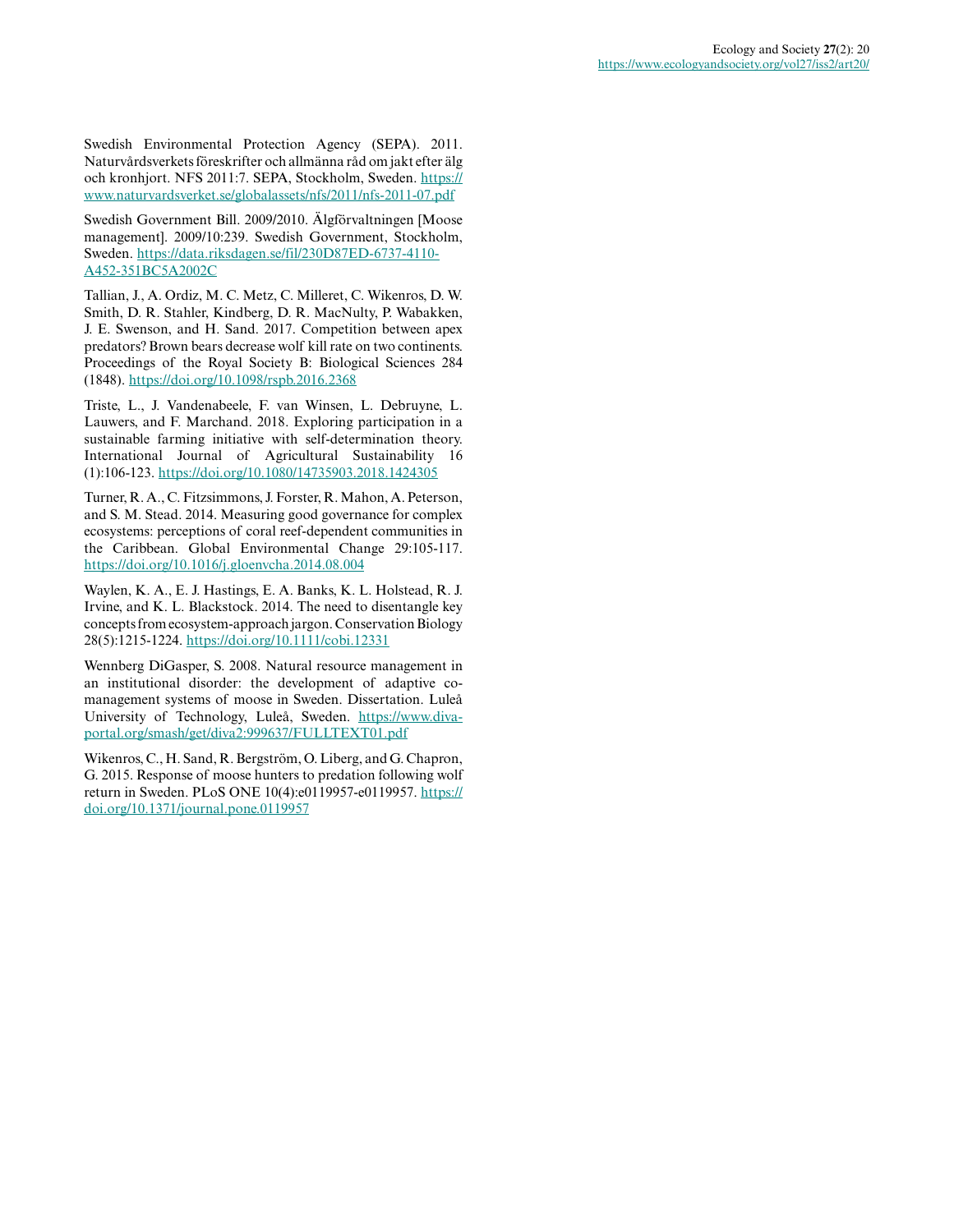### **Appendix 1**. List of survey items

### Survey to Moose Management Areas

### **Competence**

*In moose management there is a need of knowledge regarding…*

|                                          | Totally disagree | Partly disagree | Neither nor | Partly agree | Totally agree |
|------------------------------------------|------------------|-----------------|-------------|--------------|---------------|
| moose                                    | п                | $\Box$          | п           | $\Box$       |               |
| forestry                                 |                  |                 |             |              |               |
| hunting                                  |                  |                 |             |              |               |
| agriculture                              |                  | $\Box$          |             |              |               |
| monitoring methods                       |                  | $\Box$          |             | $\Box$       |               |
| co-existence with other ungulate species |                  | $\Box$          | п           | $\Box$       |               |
| co-existence with large carnivores       |                  |                 |             |              |               |
| adaptive management                      |                  |                 |             |              |               |

### *How do you perceive the usefulness of the monitoring methods in moose management?*

|                                         | Little | Intermediate | Large  |
|-----------------------------------------|--------|--------------|--------|
| Bag statistics                          | $\Box$ | п            | $\Box$ |
| Moose observations (älgobs)             | □      | ◻            |        |
| Dung pellet counts                      | □      | ⊔            |        |
| Calf weight collection                  | □      |              | П      |
| Aerial surveys                          | □      |              |        |
| Moose browsing damage monitoring (ÄBIN) | □      | ◻            |        |
| Forage availability estimates           | □      |              |        |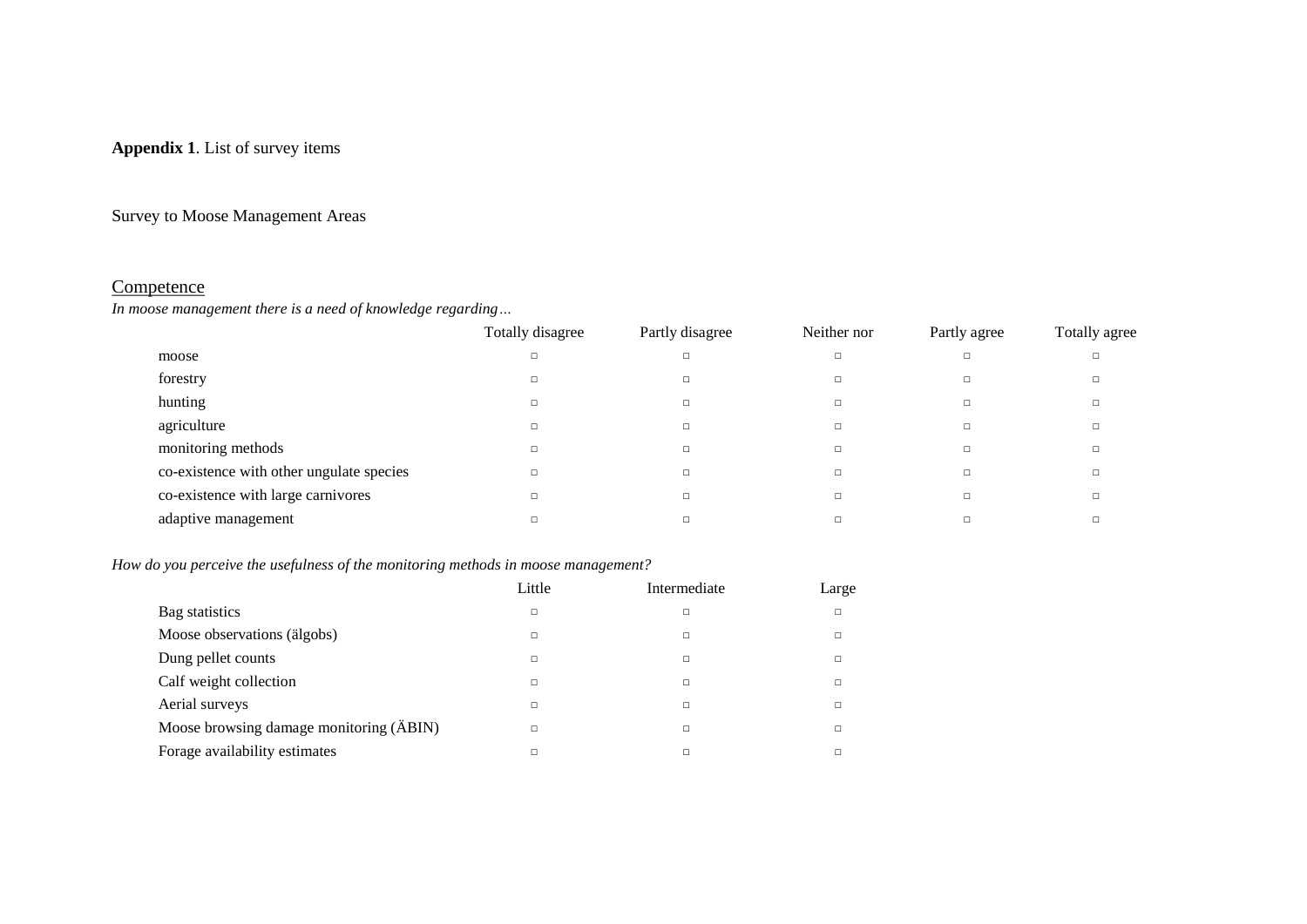### **Autonomy**

*Which prerequisite do you have to conduct your work in the moose management group? In my role, I have enough…*

|                                               | Totally disagree | Partly disagree | Neither nor | Partly agree | Totally agree |
|-----------------------------------------------|------------------|-----------------|-------------|--------------|---------------|
| time to do a good job                         |                  |                 | ▫           |              | $\Box$        |
| resources to do a good job                    |                  |                 | □           |              | $\Box$        |
| support from my organization to do a good job |                  |                 | □           |              | 0             |

# **Relatedness**

*As member of a Moose Management Group, how do you perceive your possibilities to meet the needs and desires of*

|                                         | Not at all | To low degree | Neither nor | To relatively high<br>degree | To very high<br>degree |
|-----------------------------------------|------------|---------------|-------------|------------------------------|------------------------|
| Moose Management Units                  | $\Box$     | $\Box$        | □           | $\Box$                       | п                      |
| <b>Hunters</b>                          | $\Box$     | $\Box$        | □           | $\Box$                       | □                      |
| Agriculture                             | $\Box$     | $\Box$        | □           | $\Box$                       | □                      |
| County Administrative Boards            | $\Box$     | $\Box$        | □           | $\Box$                       | □                      |
| Local community                         | $\Box$     | $\Box$        | □           | $\Box$                       | п                      |
| Swedish Environmental Protection Agency | $\Box$     | $\Box$        | □           | $\Box$                       | п                      |
| Private landowners (less than 100 ha)   | $\Box$     | п             | □           | $\Box$                       | п                      |
| Private landowners (more than 100 ha)   | □          | $\Box$        | □           | $\Box$                       | п                      |
| Reindeer husbandry                      | $\Box$     | $\Box$        | □           | $\Box$                       | □                      |
| Swedish Parliament and Government       | □          | $\Box$        | □           | $\Box$                       | п                      |
| Forest sector                           | $\Box$     | $\Box$        | $\Box$      | $\Box$                       | п                      |
| <b>Swedish Forest Agency</b>            | $\Box$     | п             | □           | $\Box$                       | п                      |
| <b>Swedish Transport Administration</b> | $\Box$     | $\Box$        | □           | $\Box$                       | □                      |
| Tourism sector                          | п          | п             | □           | $\Box$                       | п                      |
| Wildlife Management Delegations         | п          | п             | □           | $\Box$                       | □                      |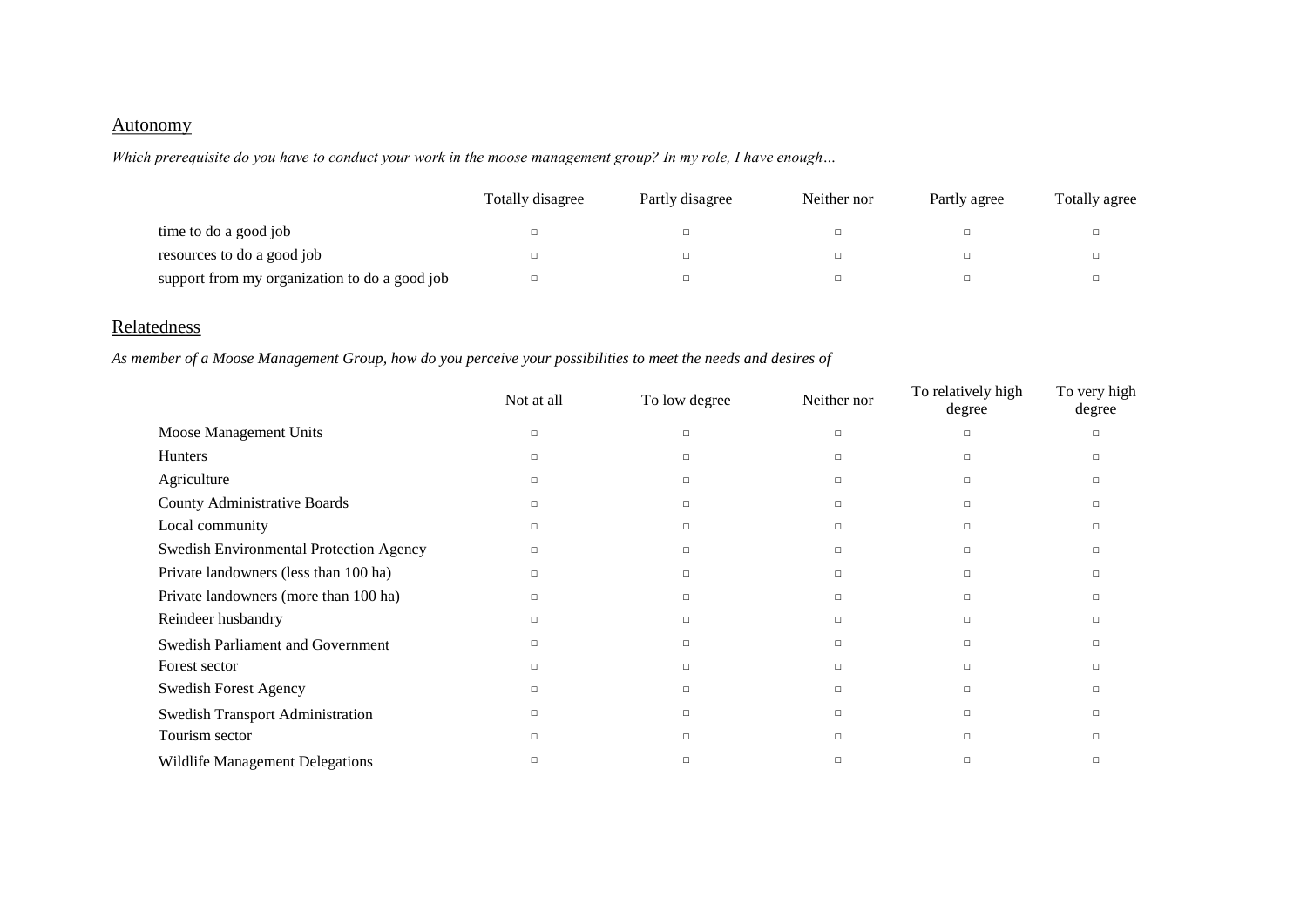# Ecological context

*Which of the following game species are present in your Moose Management Area?*

|             | Totally missing | Sporadically,<br>single animals | Regular presence | Don't know |
|-------------|-----------------|---------------------------------|------------------|------------|
| Moose       | $\Box$          | $\Box$                          | $\Box$           | $\Box$     |
| Roe deer    | $\Box$          | $\Box$                          | $\Box$           | $\Box$     |
| Wild boar   | $\Box$          | $\Box$                          | $\Box$           | $\Box$     |
| Red deer    | $\Box$          | $\Box$                          | $\Box$           | $\Box$     |
| Fallow deer | $\Box$          | $\Box$                          | $\Box$           | $\Box$     |
| Mouflon     | $\Box$          | $\Box$                          | $\Box$           | $\Box$     |
| Bear        | $\Box$          | $\Box$                          | $\Box$           | $\Box$     |
| Lynx        | $\Box$          | $\Box$                          | $\Box$           | $\Box$     |
| Wolf        | $\Box$          | $\Box$                          | $\Box$           | $\Box$     |
| Wolverine   | $\Box$          | $\Box$                          | $\Box$           | $\Box$     |

### Social context

*Approximately how many hectares has the Moose Management Area you are working in?*

| Less than $50.000$ ha  |  |
|------------------------|--|
| 50.000 - 99.000 ha     |  |
| $100.000 - 499.000$ ha |  |
| 500,000 ha or more     |  |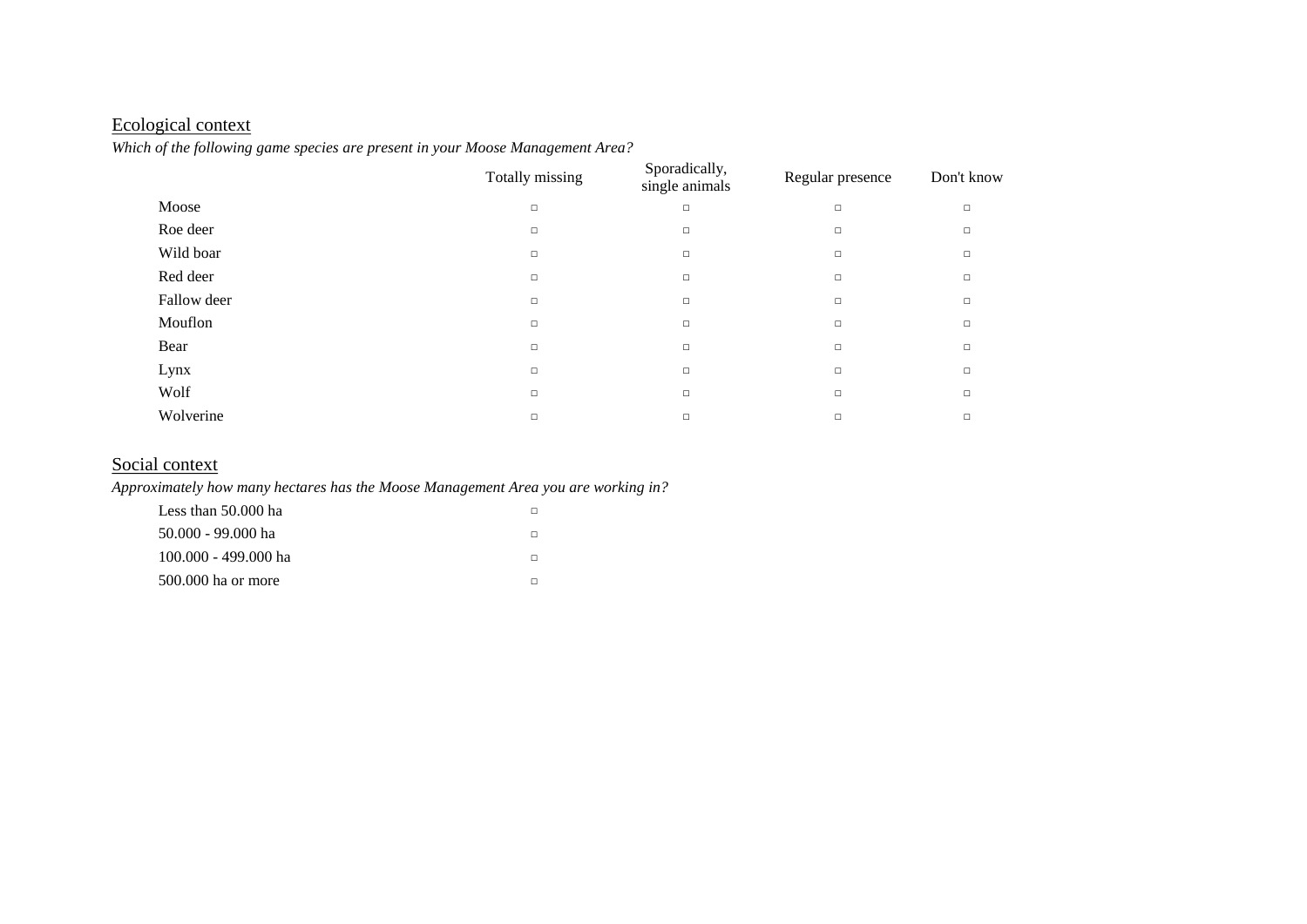### Survey to Moose Management Units

### **Competence**

*In moose management there is a need of knowledge regarding…*

|                                          | Totally disagree | Partly disagree | Neither nor | Partly agree | Totally agree |
|------------------------------------------|------------------|-----------------|-------------|--------------|---------------|
| moose                                    | $\Box$           | $\Box$          | ◻           |              |               |
| forestry                                 | $\Box$           | $\Box$          | ◻           |              |               |
| hunting                                  | $\Box$           | $\Box$          | ◻           | $\Box$       |               |
| agriculture                              | $\Box$           | $\Box$          | ◻           | $\Box$       |               |
| monitoring methods                       | $\Box$           | $\Box$          | □           | $\Box$       |               |
| co-existence with other ungulate species | $\Box$           | $\Box$          | □           | $\Box$       |               |
| co-existence with large carnivores       | $\Box$           | $\Box$          | □           | $\Box$       |               |
| adaptive management                      |                  | Е               |             |              |               |

*How do you perceive the usefulness of the monitoring methods in moose management?*

|                                         | Little | Intermediate | Large |
|-----------------------------------------|--------|--------------|-------|
| Bag statistics                          | □      | □            | □     |
| Moose observations (älgobs)             | □      | $\Box$       | п     |
| Dung pellet counts                      | □      | □            | □     |
| Calf weight collection                  | □      | □            |       |
| Aerial surveys                          | □      | □            | □     |
| Moose browsing damage monitoring (ÄBIN) | □      | $\Box$       | п     |
| Forage availability estimates           |        | □            |       |

### Autonomy

*Which prerequisite do you have to conduct your work in the moose management unit? In my role, I have enough…*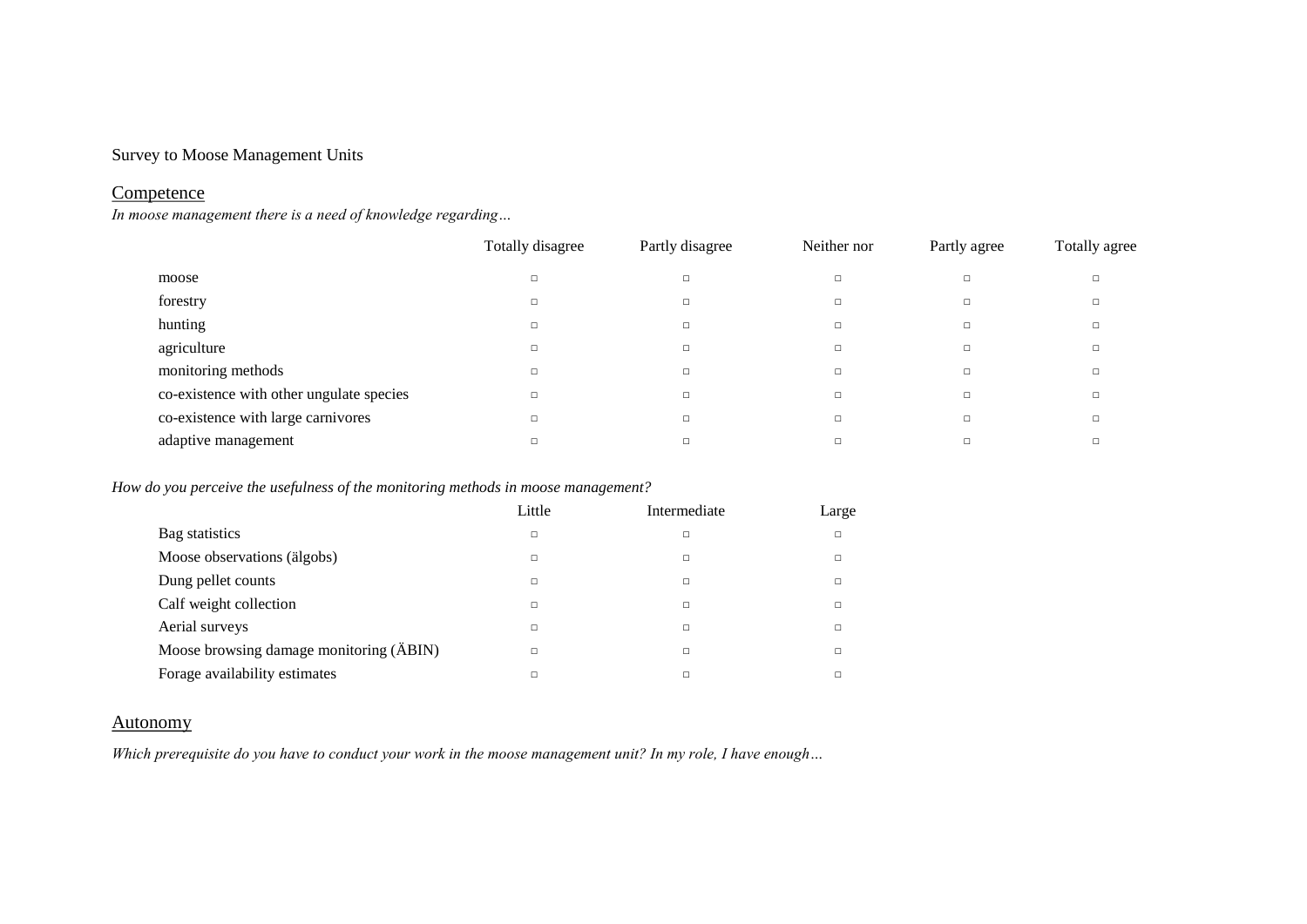|                                                           | Totally disagree | Partly disagree | Neither nor | Partly agree | Totally agree |
|-----------------------------------------------------------|------------------|-----------------|-------------|--------------|---------------|
| time to do a good job                                     |                  | □               |             |              |               |
| resources to do a good job                                |                  |                 |             |              |               |
| support from the interest I represent to do a good<br>iob |                  |                 |             |              |               |

# **Relatedness**

*How are you normally working in your Moose Management Unit? In our work, we collaborate with...*

|                                 | Never | Sometimes | Regularly | Don't know |
|---------------------------------|-------|-----------|-----------|------------|
| Local landowners                |       | □         | $\Box$    |            |
| Local hunting teams             |       | $\Box$    | $\Box$    |            |
| Adjacent moose management units |       | □         | $\Box$    |            |
| Adjacent licence areas          |       | $\Box$    | $\Box$    |            |
| Moose management groups         |       | □         | $\Box$    |            |
| Reindeer husbandry              |       | □         |           |            |

# Ecological context

### *Which of the following game species are present in your Moose Management Unit?*

|             | Totally missing | Sporadically,<br>single animals | Regular presence | Don't know |
|-------------|-----------------|---------------------------------|------------------|------------|
| Moose       | $\Box$          | $\Box$                          | $\Box$           | $\Box$     |
| Roe deer    | $\Box$          | $\Box$                          | $\Box$           | $\Box$     |
| Wild boar   | $\Box$          | $\Box$                          | $\Box$           | $\Box$     |
| Red deer    | $\Box$          | $\Box$                          | $\Box$           | $\Box$     |
| Fallow deer | $\Box$          | $\Box$                          | $\Box$           | $\Box$     |
| Mouflon     | $\Box$          | $\Box$                          | $\Box$           | $\Box$     |
| Bear        | $\Box$          | $\Box$                          | $\Box$           | $\Box$     |
| Lynx        | $\Box$          | $\Box$                          | $\Box$           | $\Box$     |
| Wolf        | $\Box$          | $\Box$                          | $\Box$           | $\Box$     |
| Wolverine   | $\Box$          | $\Box$                          | $\Box$           | $\Box$     |